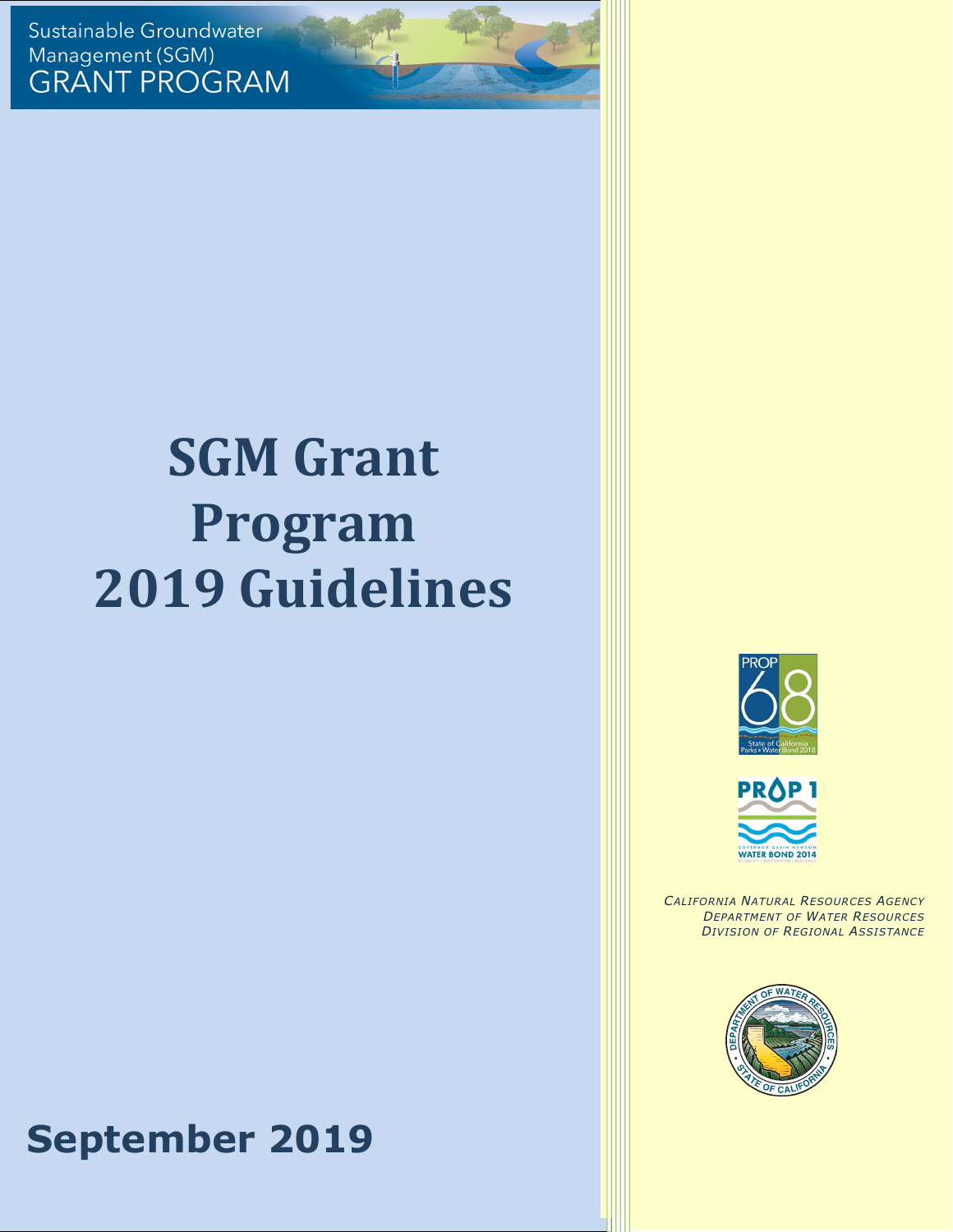*This page is left blank intentionally.*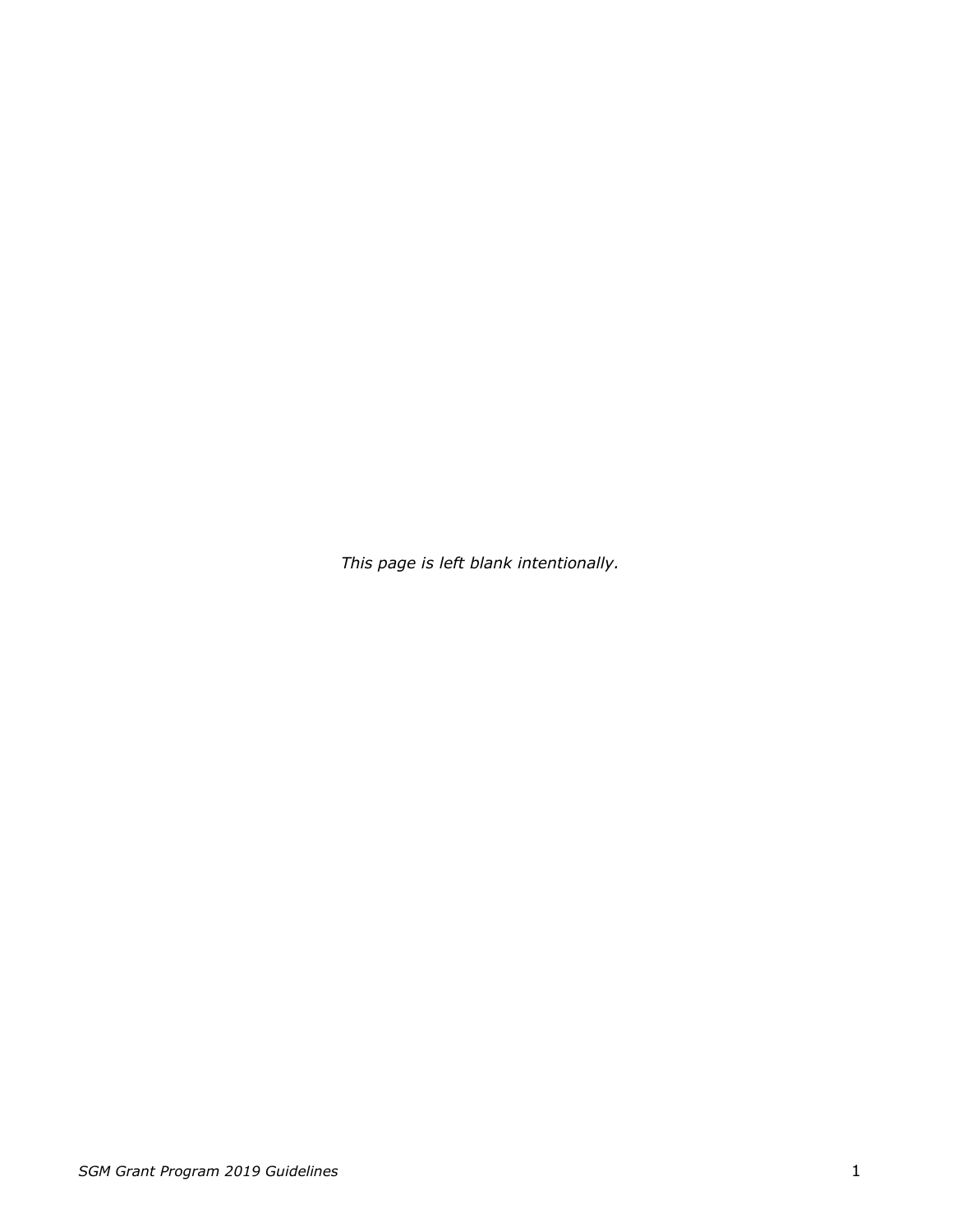# **FOREWORD**

This document contains the California Department of Water Resources' (DWR) Sustainable Groundwater Management (SGM) Grant Program Guidelines for Planning and Implementation funding. The document establishes the general process, procedures, and criteria that DWR will use to implement the Round 3 SGM Planning Grant and the Round 1 Implementation Grant solicitations funded by the California Drought, Water, Parks, Climate, Coastal Protection, and Outdoor Access For All Act of 2018 (Proposition 68) and the Water Quality, Supply, and Infrastructure Improvement Act of 2014 (Proposition 1).

#### *GRANT PROGRAM WEBSITE*

DWR will use the SGM Grant Program website [\(https://water.ca.gov/sgmgrants\)](https://water.ca.gov/sgmgrants) as a communication tool for public notification of the status of the grant solicitations and other pertinent information. See Appendix A for other useful web links.

#### *E-MAIL LIST*

In addition to the above-referenced website, DWR will distribute information via e-mail. If you are not already on the SGM e-mail contact list, please use the following link to be added to the list: [www.water.ca.gov/sgmgrants](https://water.ca.gov/Work-With-Us/Grants-And-Loans/Sustainable-Groundwater) and click the "Subscribe" button in the lower right of the webpage.

#### *CONTACT INFORMATION*

For questions about these Guidelines, please contact DWR's Financial Assistance Branch at (916) 651- 9613 or by e-mail at [SGWP@water.ca.gov.](mailto:SGWP@water.ca.gov)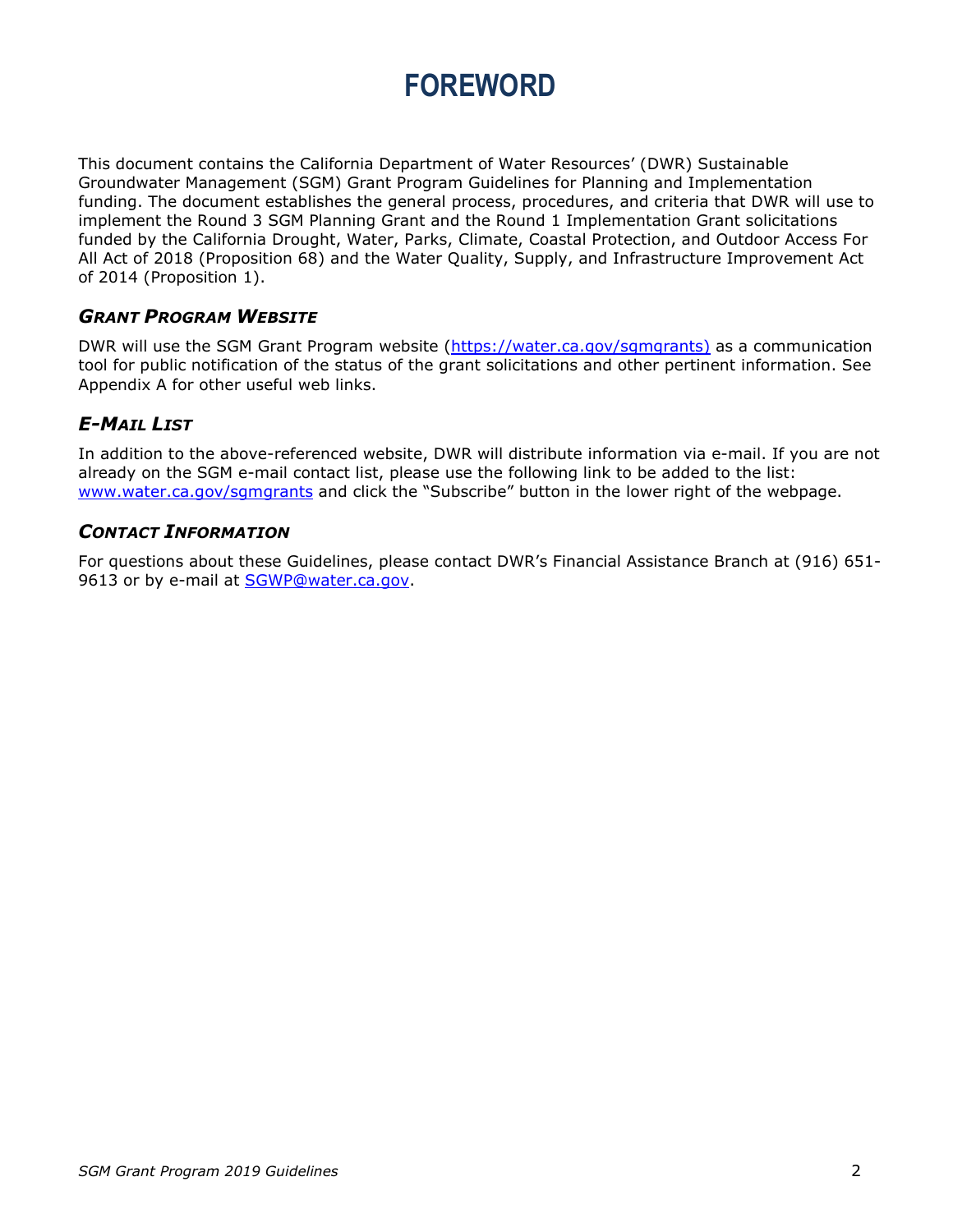# **TABLE OF CONTENTS**

|      | <b>PAGE#</b><br><b>TOPIC</b>                                                                    |  |
|------|-------------------------------------------------------------------------------------------------|--|
| ı.   |                                                                                                 |  |
| Н.   |                                                                                                 |  |
|      | А.<br>В.<br>C.                                                                                  |  |
| III. |                                                                                                 |  |
| IV.  | А.<br>В.<br>C.                                                                                  |  |
|      | А.                                                                                              |  |
|      | В.<br>C.<br>D.<br>Ε.<br>F.<br>G.<br>Η.<br>Τ.<br>J.<br>К.                                        |  |
| V.   |                                                                                                 |  |
| VI.  | А.<br>В.<br>C.<br>D.<br>Е.<br>F.<br>G.<br>$\mathbf{L}$                                          |  |
|      |                                                                                                 |  |
|      |                                                                                                 |  |
|      |                                                                                                 |  |
|      | APPENDIX D DISADVANTAGED COMMUNITIES, ECONOMICALLY DISTRESSED AREAS, AND SEVERELY DISADVANTAGED |  |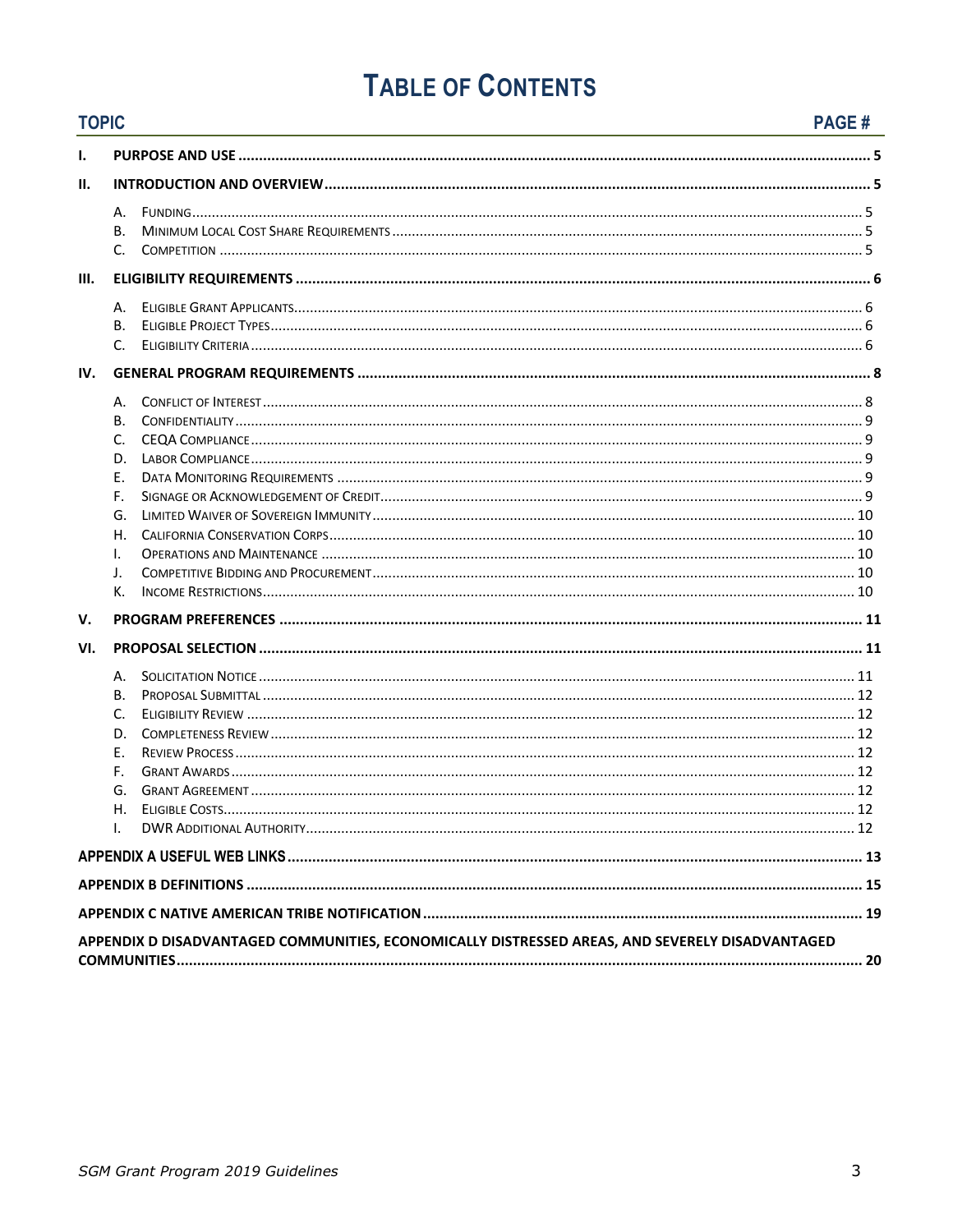# **ACRONYMS AND ABBREVIATIONS USED IN THESE GUIDELINES AND APPENDICES**

| AB            | Assembly Bill                                         |
|---------------|-------------------------------------------------------|
| <b>ACS</b>    | American Community Survey                             |
| <b>AWMP</b>   | Agricultural Water Management Plan                    |
| <b>CASGEM</b> | California Statewide Groundwater Elevation Monitoring |
| <b>CEDEN</b>  | California Environmental Data Exchange Network        |
| <b>CEQA</b>   | California Environmental Quality Act                  |
| <b>DA</b>     | Disadvantaged Areas                                   |
| <b>DAC</b>    | Disadvantaged Community                               |
| <b>DWR</b>    | Department of Water Resources                         |
| <b>EDA</b>    | <b>Economically Distressed Area</b>                   |
| <b>GAMA</b>   | Groundwater Ambient Monitoring and Assessment Program |
| GIS           | Geographic Information System                         |
| <b>GRanTS</b> | Grants Review and Tracking System                     |
| <b>GSA</b>    | Groundwater Sustainability Agency                     |
| GSP           | Groundwater Sustainability Plan                       |
| <b>GWMP</b>   | Groundwater Management Plan                           |
| <b>IRWM</b>   | <b>Integrated Regional Water Management</b>           |
| MHI           | Median Household Income                               |
| <b>NAHC</b>   | Native American Heritage Commission                   |
| <b>OPR</b>    | The Governor's Office of Planning and Research        |
| <b>PSP</b>    | Proposal Solicitation Package                         |
| SB.           | Senate Bill                                           |
| <b>SDAC</b>   | Severely Disadvantaged Community                      |
| SGM           | Sustainable Groundwater Management                    |
| <b>SGMA</b>   | Sustainable Groundwater Management Act                |
| <b>SWRCB</b>  | <b>State Water Resources Control Board</b>            |
| <b>SWRP</b>   | Stormwater Resources Plan                             |
| UWMP          | Urban Water Management Plan                           |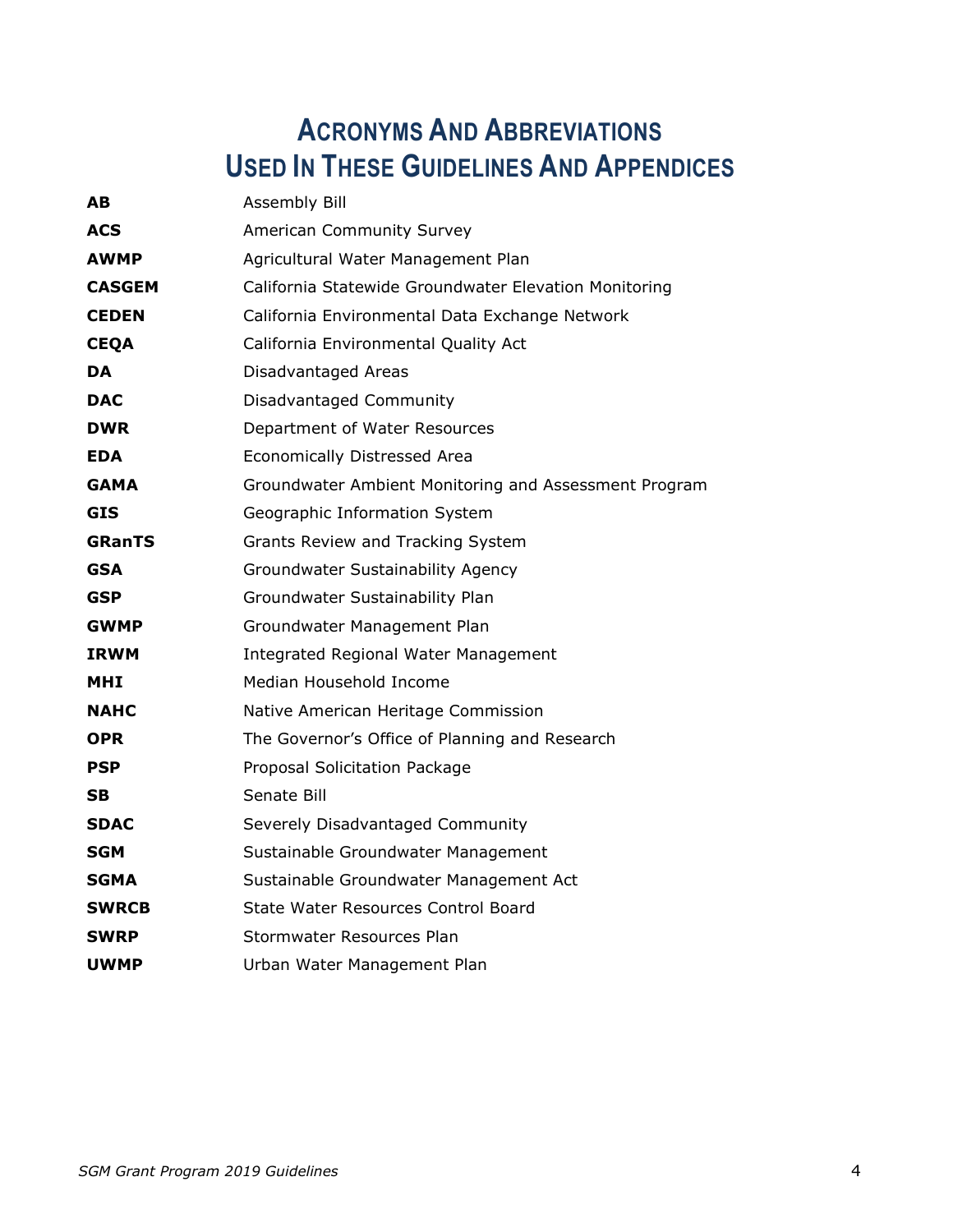# <span id="page-5-0"></span>**I. PURPOSE AND USE**

These guidelines provide the process and general procedures that DWR will use to administer solicitations, submittal and review of grant applications, and award of grants funded by Proposition 68 and Proposition 1. These guidelines supersede the previously issued Sustainable Groundwater Planning Grant Program 2015 Grant Program Guidelines for purposes of upcoming solicitations. Individual Proposal Solicitation Packages (PSPs) will contain detailed information on how to apply for each grant solicitation. The PSP for specific grant solicitation(s), as available, can be downloaded from the DWR website listed in the Foreword.

Additional changes to the guidelines may be necessary due to new legislation or changes in State water management policy. If additional changes are necessary, these guidelines will be amended and subject to a public review process per Public Resources Code  $\S 80010(a)(1)$ .

# <span id="page-5-1"></span>**II. INTRODUCTION AND OVERVIEW**

The SGM Grant Program is funded through Proposition 68, Chapter 11.6. Details regarding the planning and implementation funds are provided below.

# <span id="page-5-2"></span>**A. Funding**

Proposition 68 amended the Public Resources Code to add, among other sections, § 80146 authorizing the Legislature to appropriate General Obligation Bond funds for competitive grants for projects that develop and implement groundwater plans and projects in accordance with groundwater planning requirements established under Division 6 (commencing with Water Code § 10000). Proposition 68 also authorized the Legislature to appropriate General Obligation Bond funds for competitive grants for projects that address drought and groundwater investments to achieve regional sustainability for investments in groundwater recharge with surface water, stormwater, recycled water, and other conjunctive use projects; and projects to prevent or clean up contamination of groundwater that serves as a source of drinking water. After program delivery and bond issuance costs, \$46.25 million is available for planning grant awards and at least \$88 million is available for implementation grant awards.

Additional information on Proposition 68 can be found at the following website: [http://bondaccountability.resources.ca.gov/p68.aspx.](http://bondaccountability.resources.ca.gov/p68.aspx) Specific information on the amount of funding available for each solicitation and the types of eligible projects will be listed within the individual PSP.

# <span id="page-5-3"></span>**B. Minimum Local Cost Share Requirements**

A match of 25 percent (%) of local cost share (matching fund) is required. Local cost share may include, but is not limited to, federal funds, local funding, or donated services from non-State sources. A more detailed definition of "Local Cost Share" can be found in Appendix B.

The local cost share requirement may be waived or reduced for projects that directly benefit a severely disadvantaged community (SDAC), disadvantaged community (DAC), or an economically distressed area (EDA). SDAC, DAC, and EDA will collectively be referred to as Disadvantaged Areas (DAs) within the 2019 Guidelines and the individual PSPs. See Appendix D for guidance regarding determining DA status. Local cost share waiver information will be provided in the individual PSPs.

# <span id="page-5-4"></span>**C. Competition**

Grants will be awarded on a competitive basis (Public Resources Code § 80146). The proposals will be evaluated for eligibility, completeness, technical merit, and ranked by applying the scoring criterion outlined in the individual PSP(s).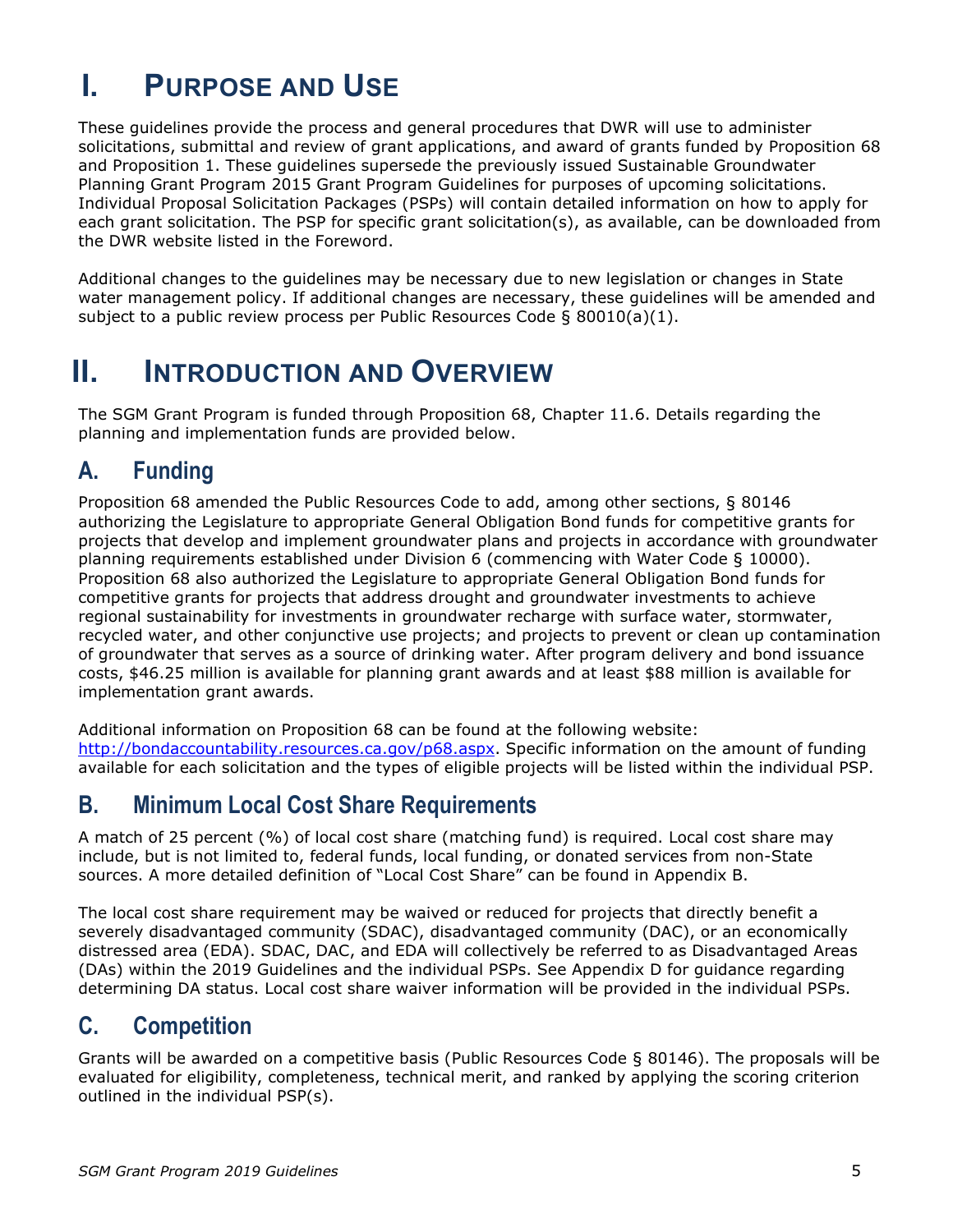# <span id="page-6-0"></span>**III. ELIGIBILITY REQUIREMENTS**

# <span id="page-6-1"></span>**A. Eligible Grant Applicants**

Groundwater Sustainability Agencies (GSAs) or member agencies of GSAs for the basin(s) are eligible to apply for the grant funds under the SGM Grant Program. Specific information regarding eligibility is provided in the individual PSPs.

# <span id="page-6-2"></span>**B. Eligible Project Types**

Eligible project types for the SGM Planning and Implementation Grants must include one or more of the activities listed below. Detailed information is provided in the individual PSPs.

Planning - Activities and/or tasks that assist in the development and/or implementation of a GSP (Public Resources Code § 80146(b)) as outlined in SGMA and the applicable SGMA implementing regulations (California Code of Regulations., tit. 23, § 350 et seq.).

Implementation – Activities and/or tasks that include the development of groundwater recharge projects with surface water, stormwater, recycled water, and other conjunctive use projects; and/or projects that prevent or clean up contamination of groundwater that serves as a source of drinking water (Public Resources Code § 80146(a)). Other eligible project types are projects and programs that support water supply reliability, water conservation, and water use efficiency and water banking, exchange, and reclamation.

# <span id="page-6-3"></span>**C. Eligibility Criteria**

Applicants must meet all relevant eligibility criteria listed below to be considered for funding. Additional eligibility criteria may be applicable to specific appropriations of funding. Such appropriation specific elements will be listed in the relevant PSP. Grantees must continue to meet these requirements throughout the term of their grant agreement, to continue receiving grant funds. A Grantee that fails to meet these requirements may result in a suspension of processing invoices until the eligibility criteria are met. DWR reserves the right to terminate a funding agreement where a Grantee does not meet the eligibility requirements outlined in the grant agreement.

- **Agricultural Water Management Plan (AWMP).** An agricultural water supplier shall adopt and submit an AWMP in accordance with the Agricultural Water Management Planning Act (Water Code § 10800 et seq.) to be eligible for SGM Grant Program funding. The 2015 AWMPs were due to DWR by December 31, 2015. For additional information regarding AWMP and to request technical assistance, please visit the Water Use and Efficiency website listed in Appendix A.
- **California Statewide Groundwater Elevation Monitoring (CASGEM) Compliance.** Water Code § 10920 et seq., establishes a groundwater monitoring program designed to monitor and report groundwater elevations in all or part of a basin or subbasin. Information on the requirements of the CASGEM Program can be found at the CASGEM link listed in Appendix A. DWR has established high, medium, low, and very low priority groundwater basins, as well as CASGEM monitoring entities. Water Code § 10927 identifies potential CASGEM monitoring entities. Applicants who match the list for potential CASGEM monitoring entities, and whose jurisdictional boundaries include high or medium priority basins with no CASGEM monitoring entity, will not be eligible for a SGM Grant Program award pursuant to Water Code § 10933.7(a). Consistent with Water Code § 10933.7(b), if the entire service area of the grant applicant is demonstrated to be a DAC, as defined in Appendix B, the project will be considered eligible for grant funding notwithstanding CASGEM compliance. A Grantee that is a monitoring entity for the basin or subbasin must provide proof of data submittal twice a year to the assigned Project Manager for the grant to maintain continuing eligibility.

Water Code § 10927 identifies GSAs as entities that may assume responsibility for the monitoring and reporting of groundwater elevations as required by § 10920 et seq. Following a GSAs submittal of a GSP, compliance with this section is required to continue through the monitoring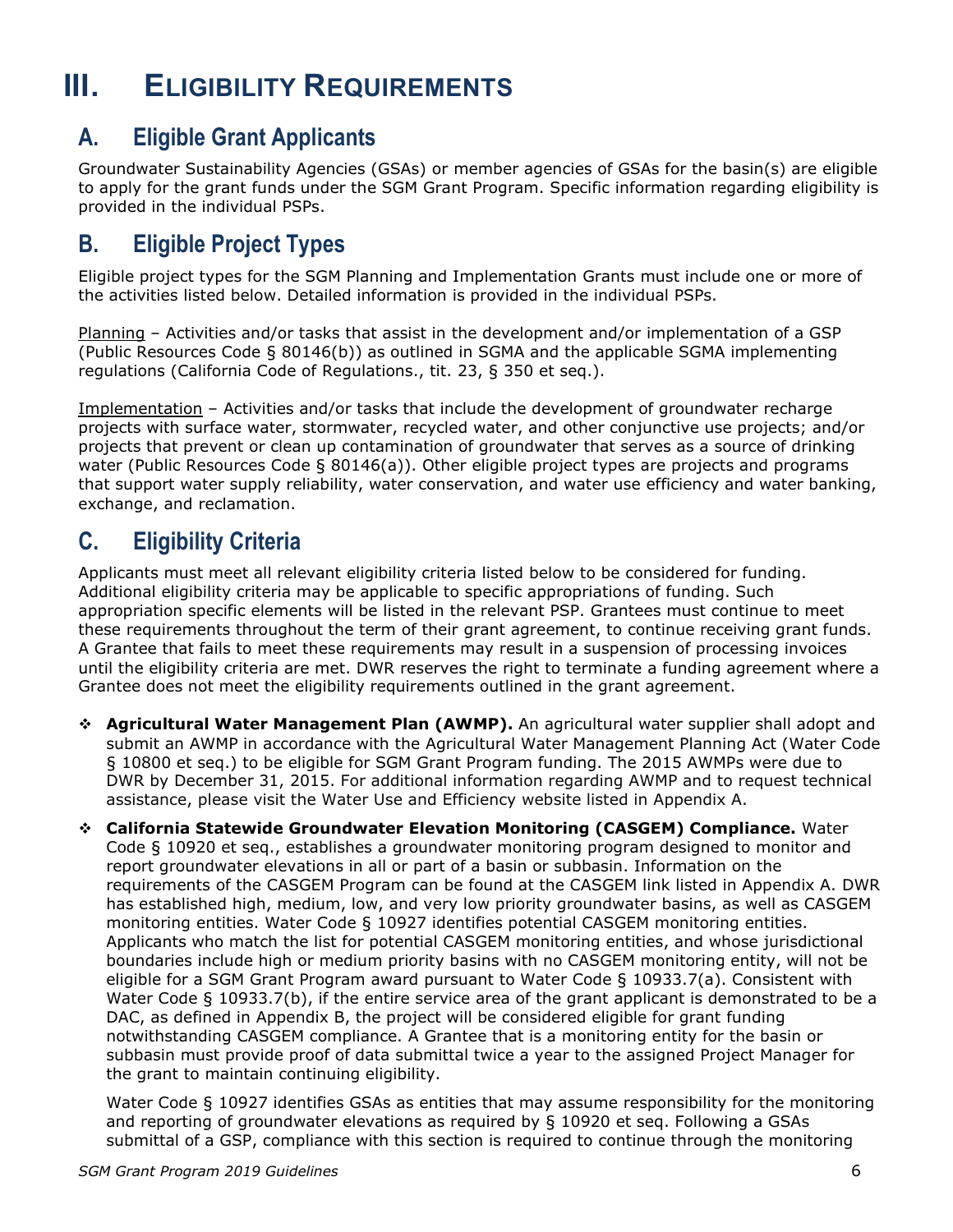and reporting of groundwater elevations as required by the GSA per the GSP regulations (23 CCR § 350 et seq.), rather than the previously defined monitoring entity.

- **Climate Change.** Applicants seeking funding shall demonstrate that the applicant's project contributes to addressing the risks in the region to water supply and water infrastructure arising from climate change (Water Code § 79742(e)). To the extent practicable, applicants shall measure the amount of greenhouse gas emissions reduced and carbon sequestered resulting from the implementation project funded by the SGM Grant Program. (Public Resources Code § 80001(b)(7)).
- **Consistency with the Delta Plan.** For projects occurring, in whole or in part, within the Sacramento-San Joaquin Delta or Suisun Marsh, successful applicants shall engage in early consultation with the Delta Stewardship Council (Council) regarding the Council's regulatory policies that may be potentially applicable to the project and the consistency of the project with the Delta Plan. Any project that is determined to be a "covered action" within the meaning of the Sacramento-San Joaquin Delta Reform Act of 2009 (Delta Reform Act; Water Code, § 85000 et seq.), shall be subject to the filing with the Council of a "Certification of Consistency" that provides detailed findings regarding the project's consistency with the Delta Plan in accordance with the Delta Reform Act and the Council's regulatory policies.
- **Groundwater Management Compliance.** For groundwater implementation projects that directly affect groundwater levels or quality, the applicant must self-certify that one or more option below has been/is being satisfied. A local agency that does not prepare, adopt, and submit its Groundwater Management Plan (GWMP) in accordance with groundwater planning requirements established under Division 6 of the Water Code (Water Code § 10000 et seq.) is ineligible to apply for implementation grant funds until the plan is prepared and submitted in accordance with the requirements of Division 6 of the Water Code. The groundwater management plan requirement shall not apply to a water replenishment district formed pursuant to Water Code § 60000 et seq., or to a local agency that serves or has authority to manage an adjudicated groundwater basin (Water Code § 79742(b)).

The recent passage of the SGMA (Water Code § 10720 et seq.) changes grant eligibility related to groundwater management compliance. Various SGMA requirements become effective over time. Applicants will need to maintain continuing eligibility with the most current SGMA requirements as they come into effect. Applicants with groundwater projects must follow specific instructions contained in the solicitation PSPs on what to submit for groundwater management eligibility as SGMA is implemented.

- **SGMA** SGMA (Water Code § 10720 et seq.) specifies actions for critically overdrafted groundwater basins, high and medium priority basins, and low and very low priority basins. Groundwater project proponents must demonstrate how their project is consistent with SGMA efforts in the basin. To be eligible to receive Implementation grant funds, applicants must be from a medium or high priority basin with either:
	- An adopted GSP that has been submitted to DWR for review and deemed complete by DWR, or
	- An approved Alternative to a GSP.
- **GWMP Compliance** The applicant and the project proponent responsible, if different, must meet one of the following conditions (Water Code § 10753.7 (b)(1)):
	- Conform to the requirements of an adjudication of water rights in the subject groundwater basin.
	- For projects in a high or medium priority basin, as designated by DWR, a GWMP that complies with Water Code § 10753.7 must have been prepared, implemented, and adopted before January 1, 2015. If the GWMP was not adopted by January 1, 2015, then the project(s) is (are) not eligible to receive funding (Water Code § 10750.1 (a)). However, this does not apply to a plan submitted as an alternative pursuant to Water Code § 10733.6, unless DWR has not determined that the alternative satisfies the objectives of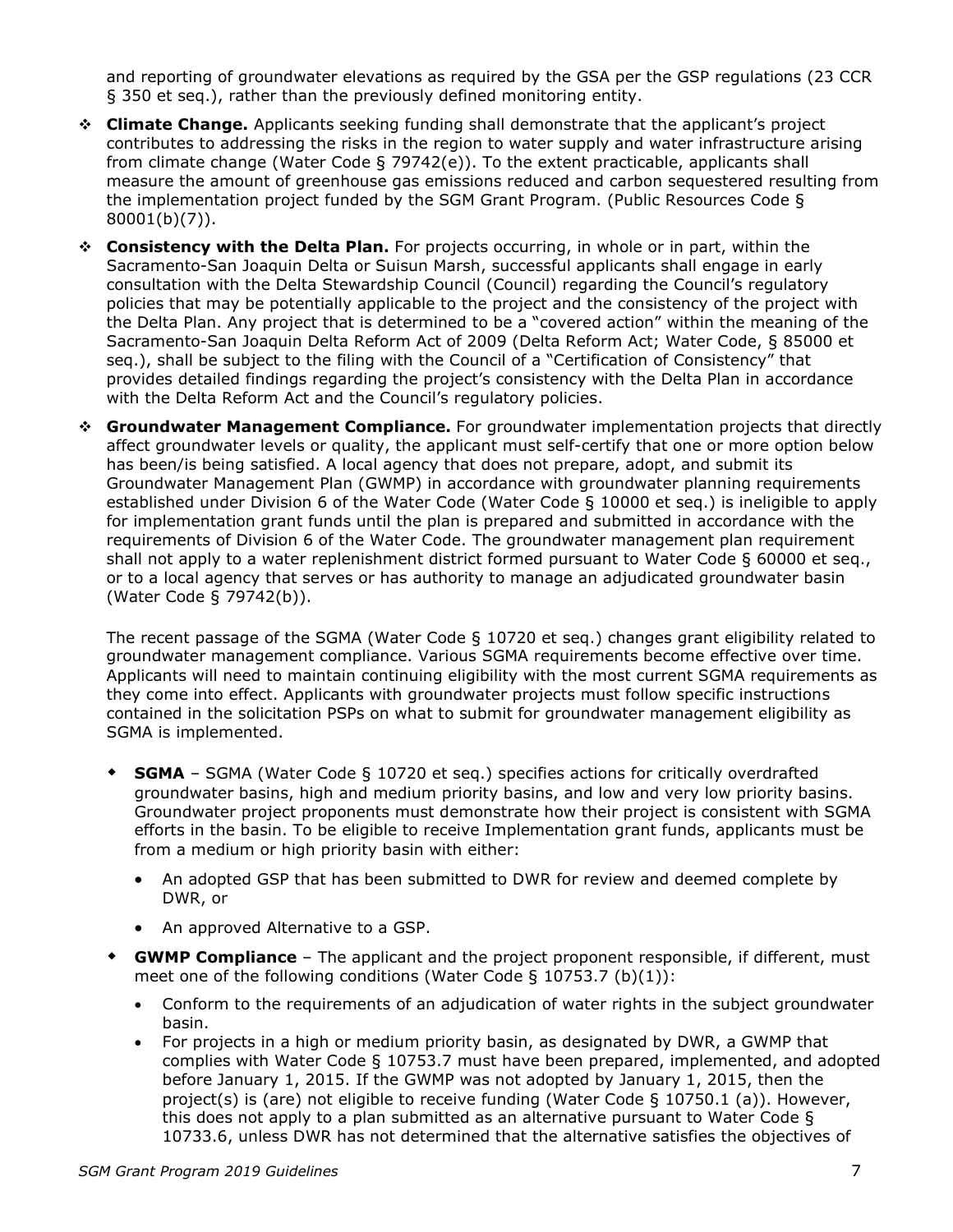Water Code, Part 2.74 (commencing with § 10720) on or before January 31, 2020, or DWR later determines that the plan does not satisfy the objectives (Water Code  $\S$  10750.1 (c)).

- Participate or consent to be subject to a GWMP, basin-wide management plan, or other Integrated Regional Water Management (IRWM) Program or plan that meets the requirements of Water Code § 10753.7.
- For projects located in low or very low priority groundwater basins, as designated by DWR, without an existing GWMP, the proposal must commit to adopting, within one-year of the grant application submittal date, a GWMP that meets the requirements of Water Code § 10753.7 or a GSP that meets the requirements of Water Code § 10727 et seq.
- **Open and Transparent Water Data.** Recipients of State funds through grants or contracts for research or projects relating to the improvement of water or ecological data shall, as a condition of the receipt of a grant or contract, adhere to the protocols developed pursuant to subdivision (a) for data sharing, transparency, documentation, and quality control (Water Code § 12406(b)).
- **Public Utilities and Mutual Water Companies.** A project(s) proposed by a public utility regulated by the Public Utilities Commission or a mutual water company shall have a clear and definite public purpose and shall benefit the customers of the water system and not the investors (Water Code § 79712(b)(1)).
- **Stormwater Resource Plan (SWRP) Compliance.** Senate Bill (SB) 985 (Water Code § 10563(c)) requires the development of a SWRP or functionally equivalent plan for stormwater and dry weather runoff capture projects to receive grant funds through these provisions. The requirement is waived for DACs with a population of 20,000 or less and that is not a co-permittee for a municipal separate stormwater system national pollutant discharge elimination system permit issued to a municipality with a population greater the 20,000. Please see Appendix B for the definitions of "stormwater" and "stormwater and dry weather capture".
- **Surface Water Diversion Reporting Compliance.** A diverter of surface water is not eligible for a water grant or loan awarded or administered by the State unless it complies with surface water diversion reporting requirements outlined in Part 5.1 (commencing with § 5100) of Division 2 of the Water Code.
- **Sustainable Water Use and Demand Reduction.** SBx7-7 (Water Code § 10608 et seq.) conditions the receipt of a water management grant or loan for urban water suppliers on gallons per capita per day reduction targets with the end goal of a 20% reduction by 2020.
- **Urban Water Management Plan (UWMP).** An urban water supplier shall adopt and submit an UWMP in accordance with the Urban Water Management Planning Act (Water Code § 10610 et seq.) to DWR to be eligible for SGM Grant Program funding. Eligible Urban Water Suppliers must have a 2015 UWMP that has been verified as complete by DWR before a grant agreement will be executed. The 2015 UWMPs were due to DWR by July 1, 2016. In addition, per Executive Order B29-15, urban water suppliers must provide the State Water Resources Control Board (SWRCB) with monthly information on water usage, conservation, and enforcement on a permanent basis.
- **Water Metering Compliance.** Any urban water supplier applying for State grant funds for wastewater treatment projects, water use efficiency projects, drinking water treatment projects, or for a permit for a new or expanded water supply, shall demonstrate that they meet the water meter requirements in Water Code § 525 et seq.

# <span id="page-8-0"></span>**IV. GENERAL PROGRAM REQUIREMENTS**

All applicants that are awarded a grant through the SGM Grant Program must comply with the following general program requirements. Before proceeding with the application process, applicants must consider their ability to comply with these requirements.

# <span id="page-8-1"></span>**A. Conflict of Interest**

*SGM Grant Program 2019 Guidelines* 8 All participants are subject to State and Federal conflict of interest laws. Failure to comply with these laws, including business and financial disclosure provisions, will result in the application being rejected and any subsequent grant agreement being declared void. Other legal action may also be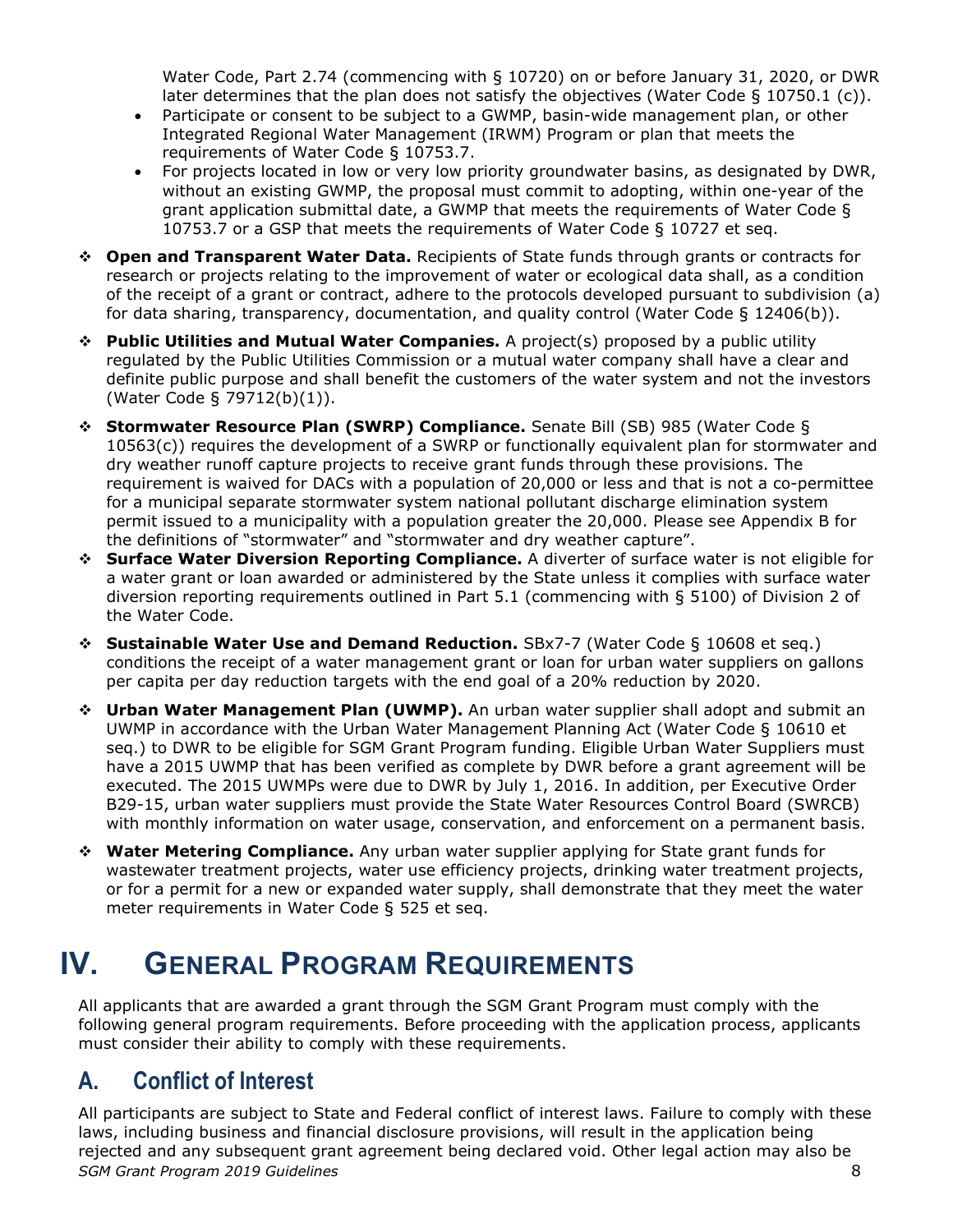taken. Before applying, applicants are urged to seek legal counsel regarding conflict of interest requirements. Applicable statues include, but are not limited to, Government Code § 1090 and Public Resources Code § 10410 and § 10411.

# <span id="page-9-0"></span>**B. Confidentiality**

Any privacy rights, as well as other confidentiality protections afforded by law with respect to the application package, will be waived once the proposal has been submitted to DWR. The locations of all funded projects, including the locations of management measures or practices implemented, must be reported to DWR and will be available to the public. Project information may be shared to the public through internet-accessible databases, search engines, and websites. DWR uses Global Positioning System coordinates for project and sampling locations.

Assembly Bill (AB) 1755 (Ch. 506, Article 3. § 12415 (b)(1)) requires data related to reservoir operations, groundwater use, groundwater levels, urban water use, and land use to be integrated into a Statewide water data platform. Once approved for funding, all water data related to a grant funded project will be submitted to the developed water data platform and subject to public release.

# <span id="page-9-1"></span>**C. CEQA Compliance**

Activities funded under the SGM Grant Program regardless of funding source must be in compliance with the California Environmental Quality Act (CEQA) (Public Resources Code § 21000 et seq.).

Public Resources Code § 21080.3.1 requires the CEQA lead agency to consider project effects on Tribal cultural resources and to conduct consultation with California Native American Tribes. [Appendix](#page-18-0)  C contains additional information on Tribe Notification.

# <span id="page-9-2"></span>**D. Labor Compliance**

Grantees are bound by all the provisions of the Labor Code regarding prevailing wages and shall monitor all contracts funded by the SGM Grant Program to assure that the prevailing wage provisions of the Labor Code are being met. Pursuant to Labor Code § 3700, Grantees and/or their contractors are required to be insured against liability for workers' compensation or to undertake self-insurance.

Tribal governments may have other labor compliance requirements or obligations; Tribes are encouraged to consult their legal counsel and the California Department of Industrial Relations to determine their specific labor compliance obligations.

For additional information on Labor Code compliance, please refer to the Department of Industrial Relations website listed in the Appendix A. Before applying, applicants are urged to seek legal counsel regarding California Labor Code compliance.

# <span id="page-9-3"></span>**E. Data Monitoring Requirements**

Projects that collect surface or groundwater water quality monitoring data shall collect and report the data in a manner consistent with the SWRCB database, the California Environmental Data Exchange Network (CEDEN). See [Appendix A](#page-12-8) for web links to CEDEN. See Appendix B for the definition of water quality.

If a project's work plan contains groundwater water quality monitoring, groundwater quality monitoring data shall be submitted to the State for inclusion in the SWRCB's Groundwater Ambient Monitoring and Assessment (GAMA) Program. Information on the GAMA Program can be obtained at the website listed in Appendix A. Projects that collect watershed monitoring data shall collect and report the data in a manner consistent with the Department of Conservation's Statewide watershed monitoring program (Water Code § 79704).

# <span id="page-9-4"></span>**F. Signage or Acknowledgement of Credit**

To the extent practicable, a project supported by funds made available through this program will include signage or other relevant forms of acknowledgement informing the public that the project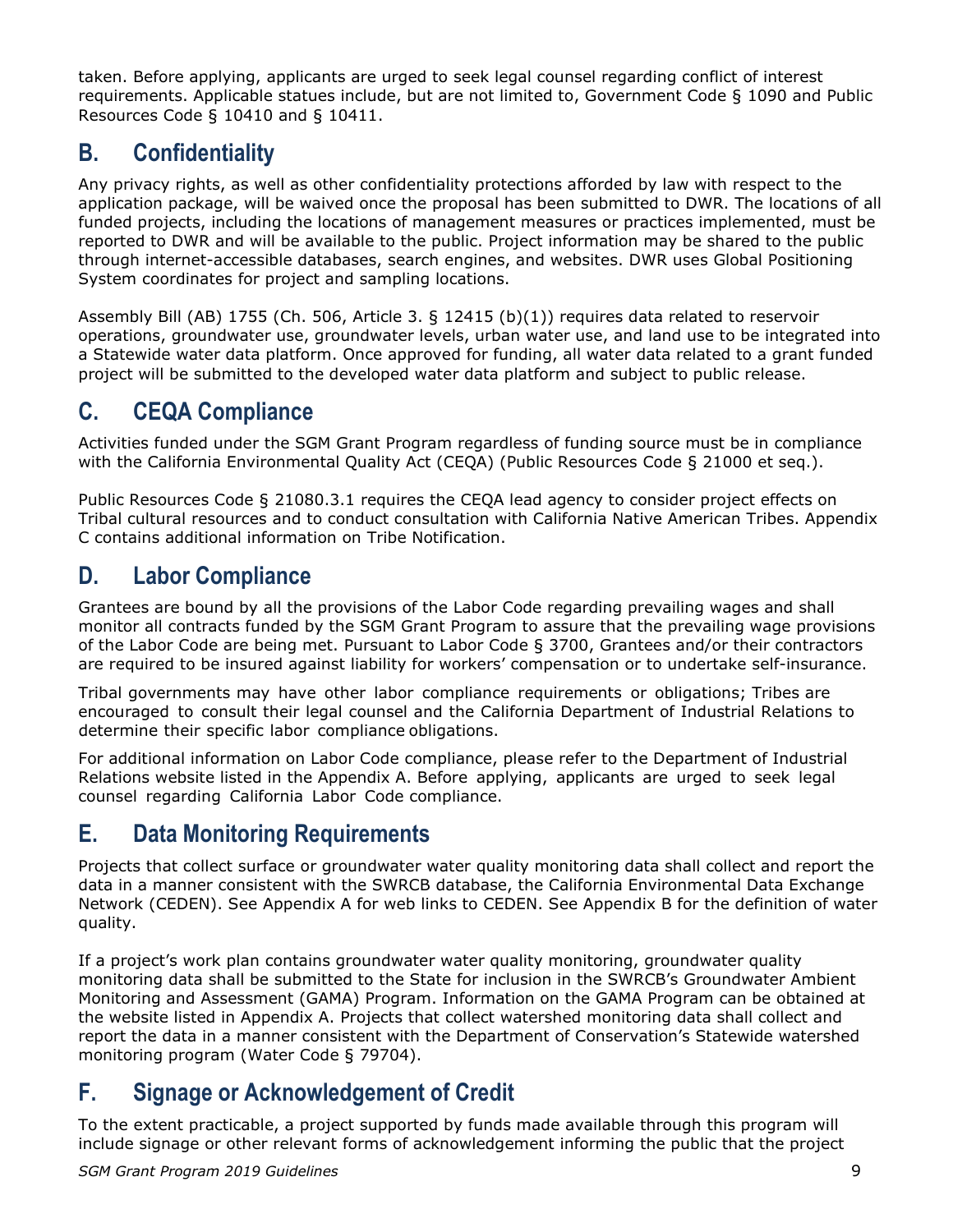received funds from the California Drought, Water, Parks, Climate, Coastal Protection, and Outdoor Access For All Act of 2018 (Public Resources Code § 80001(b)(3)). If the grant is funded using Proposition 1 funds, to the extent practicable, a project supported by funds made available through this program will include signage or other relevant forms of acknowledgement informing the public that the project received funds from the Water Quality, Supply, and Infrastructure Improvement Act of 2014 (Water Code § 79707(g)). Additional information will be provided by the assigned DWR Project Manager, if awarded.

# <span id="page-10-0"></span>**G. Limited Waiver of Sovereign Immunity**

DWR acknowledges federally recognized Tribes are protected by the doctrine of sovereign immunity. Further, DWR acknowledges that there are several types of Tribal land ownership, such as the following:

- Land that is owned by or subject to an ownership of possessory interest of the Tribe;
- Land that is "Indian Lands" of the Tribe, as that term is defined by 25 United States Code,  $$81(a)(1);$  or
- Land that is owned by a Tribal entity, or Tribe, within the external border of such Indian lands.

If a Tribe is awarded grant funding, DWR will consult with the Tribe on a government to government basis prior to the execution of a grant agreement.

# <span id="page-10-1"></span>**H. California Conservation Corps**

Per Public Resources Code § 80016, preference will be given to those applications that include the services of the California Conservation Corps or certified community conservation corps, as defined in Public Resources Code § 14507.5.

### <span id="page-10-2"></span>**I. Operations and Maintenance**

The Grantee shall maintain and operate the facility and structures constructed or improved as part of the project throughout the useful life of the project, consistent with the purposes for which this grant was made. The Grantee assumes all operations and maintenance costs of the facilities and structures; DWR shall not be liable for any cost of such maintenance, management, or operation. Operation costs include direct costs incurred for material and labor needed for operations, utilities, insurance, and similar expenses. Maintenance costs include ordinary repairs and replacements of a recurring nature necessary to prolong the life of capital assets and basic structures, and the expenditure of funds necessary to replace or reconstruct capital assets or basic structures.

### <span id="page-10-3"></span>**J. Competitive Bidding and Procurement**

A Grantee's contracts with other entities for the acquisition of goods and services and construction of public works with funds provided by the State must be in writing and shall comply with all applicable laws and regulations regarding the securing of competitive bids and undertaking competitive negotiations. If a Grantee does not have a written policy to award contracts through a competitive bidding or sole source process, the Department of General Services' State Contracting Manual rules must be followed and are available at: [https://www.dgs.ca.gov/OLS/Resources/Page-Content/Office](https://www.dgs.ca.gov/OLS/Resources/Page-Content/Office-of-Legal-Services-Resources-List-Folder/State-Contracting)[of-Legal-Services-Resources-List-Folder/State-Contracting.](https://www.dgs.ca.gov/OLS/Resources/Page-Content/Office-of-Legal-Services-Resources-List-Folder/State-Contracting)

# <span id="page-10-4"></span>**K. Income Restrictions**

Any grant funds received, or any capital asset acquired or constructed in any part with grant funds, may not be used to generate income of any kind. The funding recipient shall agree that any refunds, rebates, credits, or other amounts (including any interest) accruing to or received by the funding recipient pursuant to this Program shall be paid by the funding recipient to the State, to the extent that they are properly allocable to costs for which the funding recipient has been paid or reimbursed by the State pursuant to a funding agreement.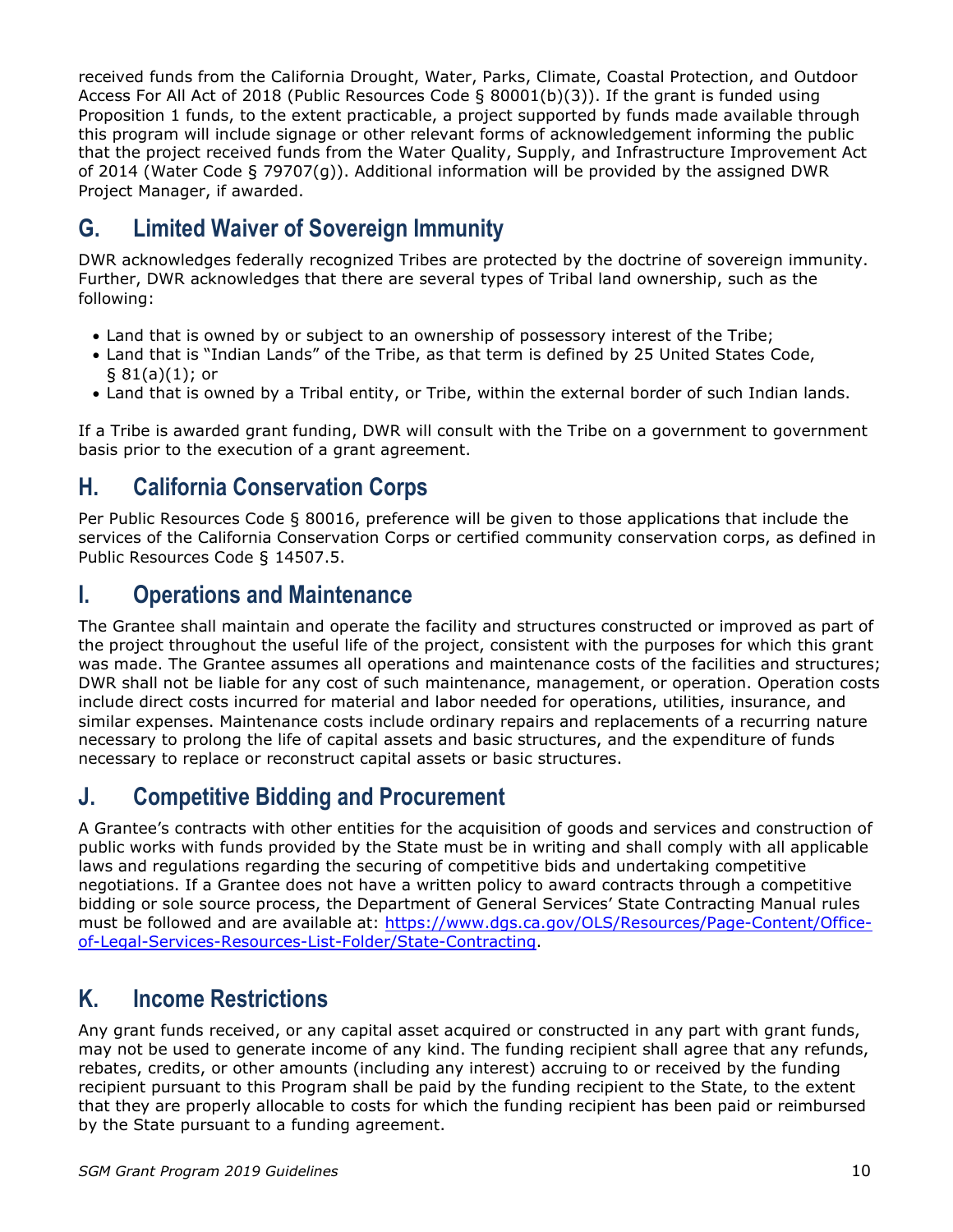# <span id="page-11-0"></span>**V. PROGRAM PREFERENCES**

Proposition 68 (Public Resources Code § 80000 et seq.) identifies various priorities or considerations that shall be given to proposals (see Appendix B for definition of proposal, proposed project, and project), and are listed below. The SGM Grant Program has funding preferences in addition to Proposition 68 and are also provided below. Both the Proposition 68 priorities and the SGM Grant Program preferences are referred to collectively as the "Program Preferences."

DWR staff will evaluate each application to ensure that the proposal, when applicable, takes into consideration the Program Preferences. The individual PSPs will identify how these Program Preferences may be used as a component of the scoring criteria, where applicable. Refer to the individual PSP for additional information.

- ❖ For both Planning and Implementation
	- $\triangleright$  Preference will be given to projects that leverage private, federal, or local funding or produce the greatest public benefits that address the most critical statewide needs (Public Resources Code § 80001(b)(2)).
	- $\triangleright$  Preference will be given to projects that directly benefit DAC(s) or SDAC(s).

#### ❖ Planning

- $\triangleright$  Preference will be given to proposals from groundwater basins that did not receive grant funding from the 2017 Round 2 Planning grant solicitation.
- ❖ Implementation
	- $\triangleright$  Preference will be given to projects that include one or more of the following components:
		- Efficient use and conservation of water supplies (Public Resources Code § 80010(a)(2)).
		- Use of recycled water (Public Resources Code § 80010(a)(2)).
		- The capture of stormwater to reduce stormwater runoff, reduce water pollution, or recharge groundwater supplies, or a combination thereof (Public Resources Code § 80010(a)(2)).
		- Water efficiencies, stormwater capture for infiltration or reuse, or carbon sequestration (Public Resources Code § 80018).
		- **Preference will be given to those proposals that include the services of the California** Conservation Corps or certified community conservation corps, as defined in Public Resources Code § 14507.5 (Public Resources Code § 80016).

# <span id="page-11-1"></span>**VI. PROPOSAL SELECTION**

### <span id="page-11-2"></span>**A. Solicitation Notice**

DWR will solicit grant proposals with the release of respective final PSPs.

The PSPs provide detailed instructions on how to submit proposals and specific information on solicitation process. The PSPs will be made available on the DWR website listed in the Foreword. A solicitation notice will be e-mailed to all interested parties on the SGM Grant Program mailing list and posted on the website listed in the Foreword.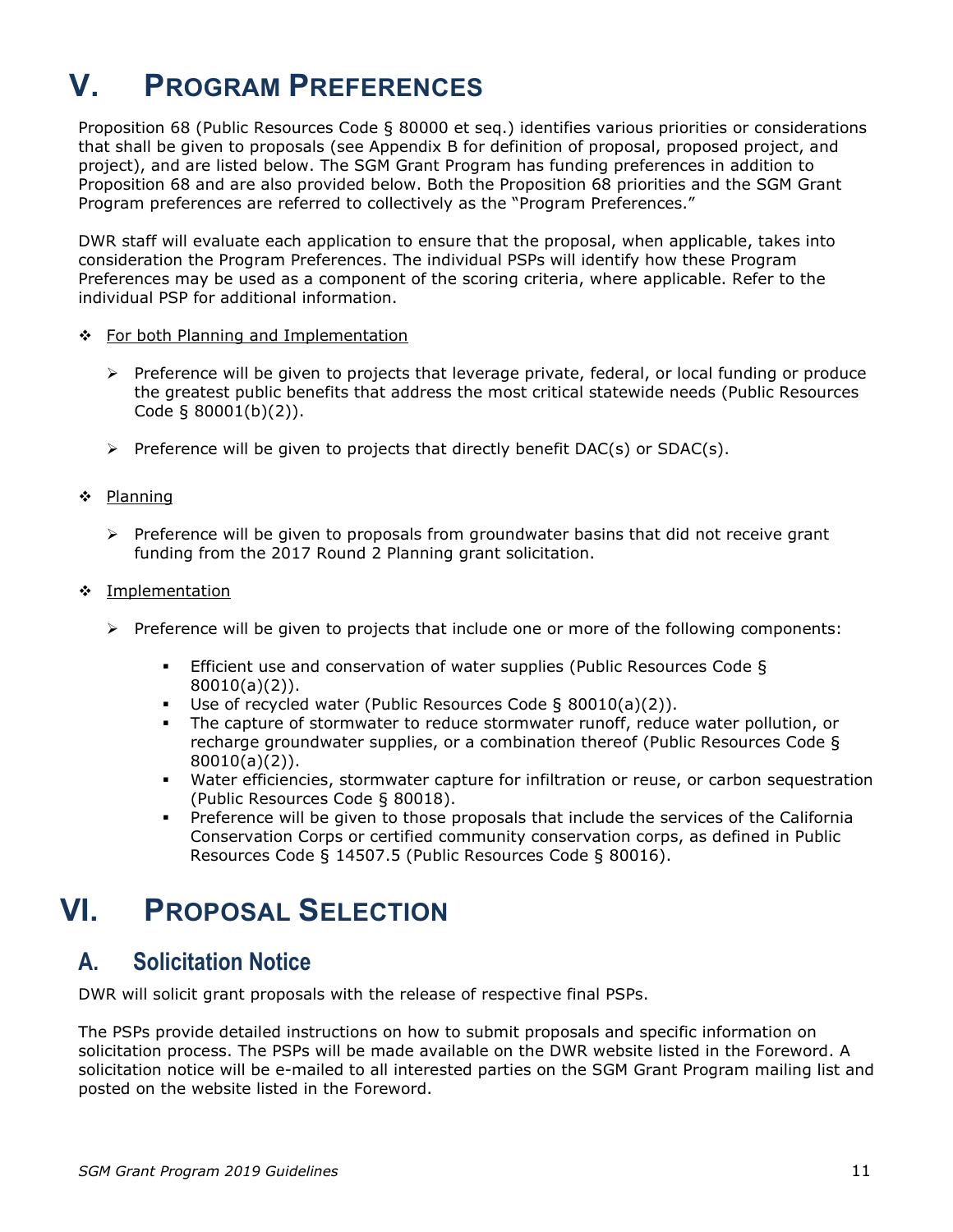# <span id="page-12-0"></span>**B. Proposal Submittal**

Grant application processes will utilize electronic submittals. Submission of applications will be through DWR's Grant Review and Tracking System (GRanTS). The PSPs for any given solicitation will contain specific instructions and links to GRanTS.

# <span id="page-12-1"></span>**C. Eligibility Review**

Applications will be evaluated for compliance with the Eligibility Criteria, Section III.C. **Applications that are determined to be ineligible will not be reviewed or considered for funding.**

### <span id="page-12-2"></span>**D. Completeness Review**

Each eligible application will be evaluated for completeness in accordance with the PSPs.

### <span id="page-12-3"></span>**E. Review Process**

The appropriate review process will be described in each PSP.

### <span id="page-12-4"></span>**F. Grant Awards**

Based on the proposal evaluations and the recommended draft funding list, the DWR Director will approve a final funding list and the associated funding commitments. Following approval by the Director, the selected grant recipients will receive an award notification letter officially notifying them of their selection, the grant amount, the local cost share required, and other pertinent conditions.

# <span id="page-12-5"></span>**G. Grant Agreement**

Following the grant award, DWR will execute a grant agreement with the grant recipient. Grant agreements are not executed until signed by the authorized representative of the grant recipient and DWR. Grant recipients will need to provide a resolution from their governing board accepting the funds and designating a representative authorized to execute the contract and sign requests for disbursement (i.e., invoices).

A template for the agreement will be posted on the SGM Grant Program website. It is **HIGHLY recommended** that applicants review the grant agreement template prior to submission of their proposal. If applicants are not able to abide by the terms and conditions contained therein, applicants should **NOT** submit a proposal. The agreement template also outlines invoicing and reporting requirements.

# <span id="page-12-6"></span>**H. Eligible Costs**

For costs to be eligible for reimbursement, the costs must be consistent with the "reimbursable costs" definition contained in Appendix B and must be incurred after the effective date listed in the individual PSPs and prior to the termination of the grant agreement. **Advanced funds will not be provided**. For costs to be eligible for consideration as local cost share, the costs must be consistent with the "local cost share" definition in Appendix B and incurred after the funding match eligibility date specified in the individual PSP.

# <span id="page-12-7"></span>**I. DWR Additional Authority**

<span id="page-12-8"></span>Funds may become available from projects which are withdrawn or completed under budget. DWR has the authority to withdraw grant funds from Grantees that are non-responsive. The Division Chief of the Division of Regional Assistance at DWR shall have the authority to utilize these funds toward potential projects that applied during the funding solicitation and were not awarded, or for augmenting the scope and budget of grants previously awarded that were not awarded the maximum grant amount. Additional activities and tasks funded under existing grants will be subject to the Guidelines and individual PSPs and must complement or further the goals of the existing grant.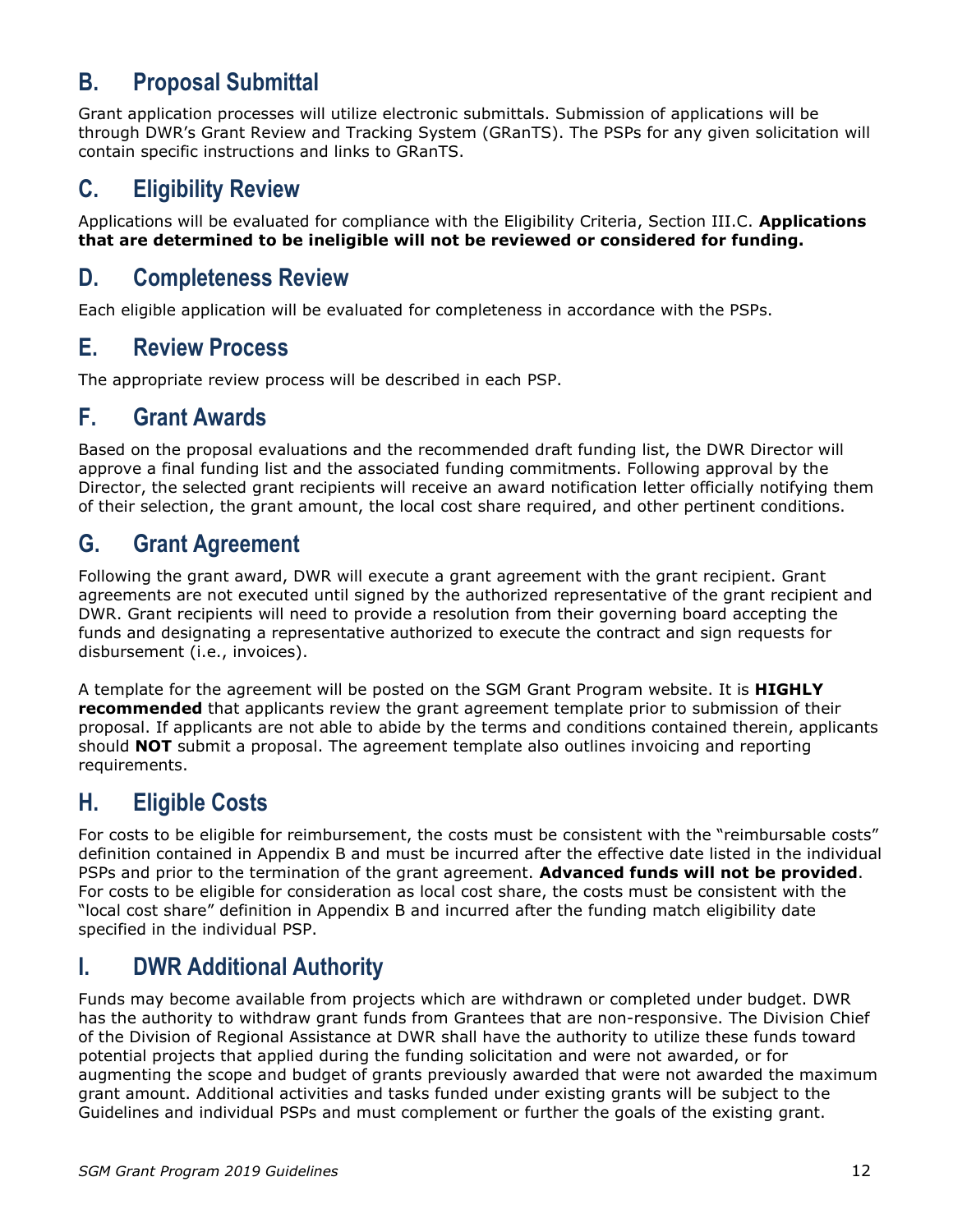# **APPENDIX A USEFUL WEB LINKS**

#### <span id="page-13-0"></span>**DWR**

DAC and EDA Mapping Tools and Data:

2016 IRWM Plan Update Status;

Plan Standards Review Tool:

Water Metering Self-Certification Form:

Agricultural Water Management Plans:

Economic Modeling and Analysis Tools:

### **SWRCB**

Homepage: [http://www.waterboards.ca.gov](http://www.waterboards.ca.gov/)

### **Regional Water Quality Control Plans (Basin Plans)**

#### **CEQA**

California State Clearinghouse Handbook:

Homepage: <http://www.water.ca.gov/>

SGM Grant Program: <https://water.ca.gov/sgmgrants>

Financial Assistance Programs: <https://water.ca.gov/Work-With-Us/Grants-And-Loans>

https://water.ca.gov/Work-With-Us/Grants-And-Loans/Mapping-Tools

[https://water.ca.gov/Work-With-Us/Grants-And-Loans/IRWM-Grant-](https://water.ca.gov/Work-With-Us/Grants-And-Loans/IRWM-Grant-Programs/Plan-Review-Process)[Programs/Plan-Review-Process](https://water.ca.gov/Work-With-Us/Grants-And-Loans/IRWM-Grant-Programs/Plan-Review-Process)

https://water.ca.gov/-/media/DWR-Website/Web-Pages/Work-With-Us/Grants-And-Loans/IRWM-Grants/Files/IRWM-Grant-Program-Resources/Forms/wateruseprojectcert\_a.pdf

California Water Plan: <https://water.ca.gov/Programs/California-Water-Plan>

Water Use and Efficiency Branch: <https://water.ca.gov/Programs/Water-Use-And-Efficiency>

Urban Water Management Plans: [https://water.ca.gov/Programs/Water-Use-And-Efficiency/Urban-Water-Use-](https://water.ca.gov/Programs/Water-Use-And-Efficiency/Urban-Water-Use-Efficiency/Urban-Water-Management-Plans)[Efficiency/Urban-Water-Management-Plans](https://water.ca.gov/Programs/Water-Use-And-Efficiency/Urban-Water-Use-Efficiency/Urban-Water-Management-Plans)

> [https://water.ca.gov/Programs/Water-Use-And-Efficiency/Agricultural-](https://water.ca.gov/Programs/Water-Use-And-Efficiency/Agricultural-Water-Use-Efficiency)[Water-Use-Efficiency](https://water.ca.gov/Programs/Water-Use-And-Efficiency/Agricultural-Water-Use-Efficiency)

General Groundwater Management: <https://water.ca.gov/Programs/Groundwater-Management>

[https://water.ca.gov/Library/Modeling-and-Analysis/Statewide-models-and](https://water.ca.gov/Library/Modeling-and-Analysis/Statewide-models-and-tools/Economic-Modeling-and-Analysis-Tools)[tools/Economic-Modeling-and-Analysis-Tools](https://water.ca.gov/Library/Modeling-and-Analysis/Statewide-models-and-tools/Economic-Modeling-and-Analysis-Tools)

Climate Change Website: <https://water.ca.gov/Programs/All-Programs/Climate-Change-Program>

SGMA website: [https://water.ca.gov/Programs/Groundwater-Management/SGMA-](https://water.ca.gov/Programs/Groundwater-Management/SGMA-Groundwater-Management)[Groundwater-Management](https://water.ca.gov/Programs/Groundwater-Management/SGMA-Groundwater-Management) 

Stormwater Resource Plan Guidance: [http://www.waterboards.ca.gov/water\\_issues/programs/grants\\_loans/swgp](http://www.waterboards.ca.gov/water_issues/programs/grants_loans/swgp/docs/prop1/swrp_finalguidelines_dec2015.pdf) [/docs/prop1/swrp\\_finalguidelines\\_dec2015.pdf](http://www.waterboards.ca.gov/water_issues/programs/grants_loans/swgp/docs/prop1/swrp_finalguidelines_dec2015.pdf)  CEDEN: <http://www.ceden.org/> Impaired Water Bodies: [https://www.waterboards.ca.gov/rwqcb5/water\\_issues/tmdl/impaired\\_wate](https://www.waterboards.ca.gov/rwqcb5/water_issues/tmdl/impaired_waters_list/)

GAMA: <http://www.swrcb.ca.gov/gama>

[rs\\_list/](https://www.waterboards.ca.gov/rwqcb5/water_issues/tmdl/impaired_waters_list/) 

All Regions: [https://www.waterboards.ca.gov/plans\\_policies/](https://www.waterboards.ca.gov/plans_policies/)

[http://opr.ca.gov/docs/SCH\\_Handbook\\_2012.pdf](http://opr.ca.gov/docs/SCH_Handbook_2012.pdf)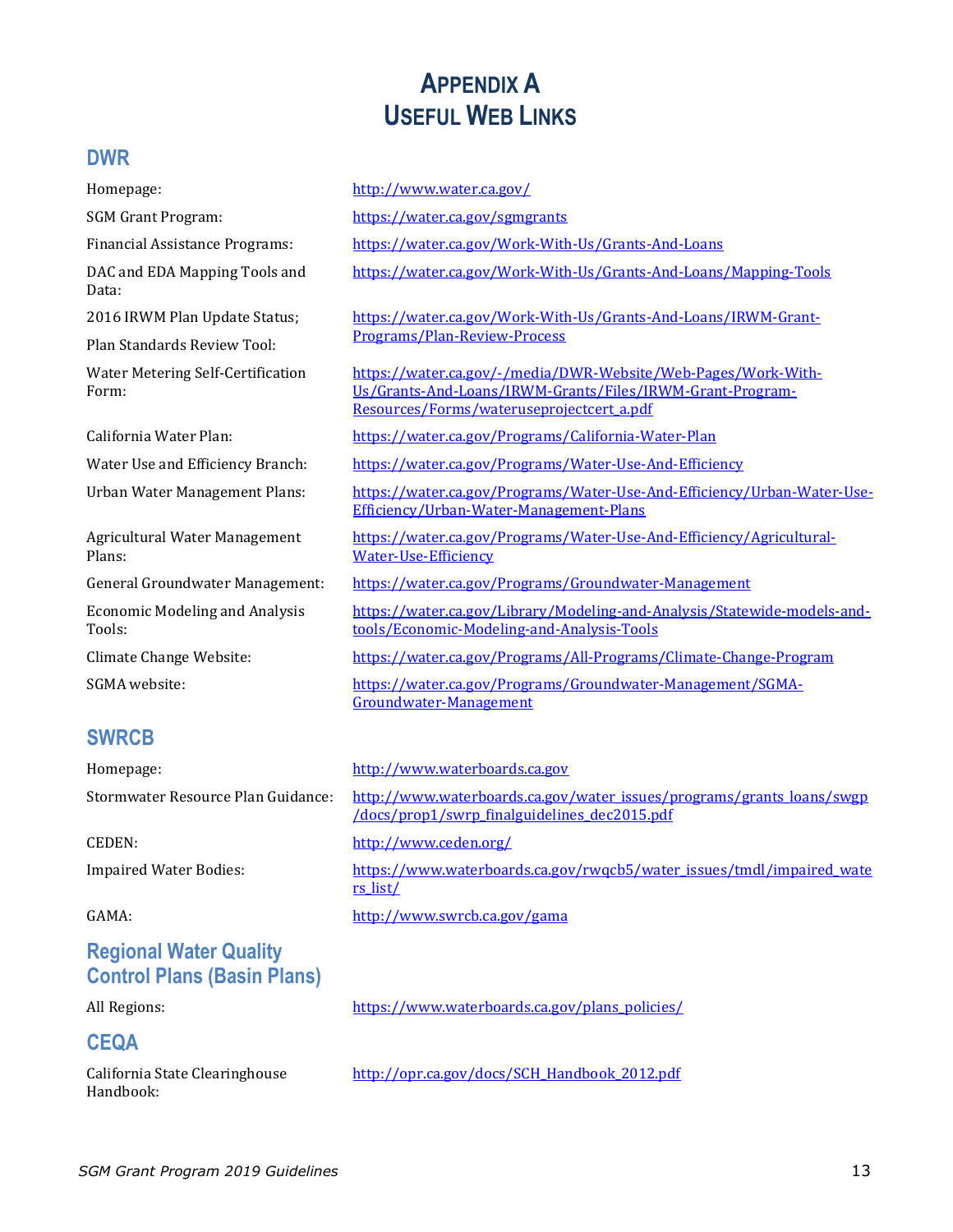# **Climate Change Information**

| <b>DWR Accessory Climate Change</b><br>Guidance for IRWM:            | https://water.ca.gov/-/media/DWR-Website/Web-Pages/Programs/All-<br>Programs/Climate-Change-Program/Files/IRWM-Climate-Change-Accessory-<br>Guidance.pdf |
|----------------------------------------------------------------------|----------------------------------------------------------------------------------------------------------------------------------------------------------|
| California Climate Change Portal:                                    | http://www.climatechange.ca.gov/                                                                                                                         |
| AB 32 Scoping Plan:                                                  | http://www.arb.ca.gov/cc/scopingplan/scopingplan.htm                                                                                                     |
| Safeguarding California: Reducing<br>Climate Risk:                   | http://resources.ca.gov/climate/safeguarding/                                                                                                            |
| California Climate Adaptation<br>Planning Guide:                     | http://resources.ca.gov/climate/safeguarding/local-action/                                                                                               |
| Sea Level Rise Guidance:                                             | http://www.opc.ca.gov/webmaster/ftp/pdf/agenda_items/20180314/Item3<br>Exhibit-A OPC SLR Guidance-rd3.pdf                                                |
| Cal-Adapt:                                                           | http://cal-adapt.org/                                                                                                                                    |
| <b>Department of Industrial</b><br><b>Relations</b>                  |                                                                                                                                                          |
| Labor Compliance Programs:                                           | http://www.dir.ca.gov/lcp.asp                                                                                                                            |
| Department of Industrial Relations<br>Public Works Manual:           | http://www.dir.ca.gov/dlse/PWManualCombined.pdf                                                                                                          |
| <b>Tribal Consultation</b>                                           |                                                                                                                                                          |
| <b>STATE</b>                                                         |                                                                                                                                                          |
| California Native American Heritage<br>Commission:                   | http://www.nahc.ca.gov/                                                                                                                                  |
| Governor's Tribal Advisor Office:                                    | http://tribalgovtaffairs.ca.gov/                                                                                                                         |
| Office of Planning and Research<br>Tribal & CEQA Resources:          | http://opr.ca.gov/cega/updates/ab-52/                                                                                                                    |
| TRIBAL                                                               |                                                                                                                                                          |
| Karuk Tribal Consultation Policy:                                    | http://www.karuk.us/images/docs/hr-files/18-04-<br>05 consultation policy FINAL clean.pdf                                                                |
| Rincon Band of Luiseño Indians<br><b>Consultation Ordinance:</b>     | https://docs.wixstatic.com/ugd/db3091_ca0215dd0fe14939bf25c156c7354f<br>c2.pdf                                                                           |
| <b>FEDERAL</b>                                                       |                                                                                                                                                          |
| U.S. Fish & Wildlife Service Tribal<br><b>Consultation Handbook:</b> | http://www.fws.gov/carlsbad/TribalRelations/Tribal_Consultation_Handboo<br>k 2013.pdf                                                                    |
| <b>U.S. Census Bureau</b>                                            |                                                                                                                                                          |
| Homepage:                                                            | http://www.census.gov                                                                                                                                    |
| American Community Survey:                                           | http://www.census.gov/acs                                                                                                                                |
| <b>DAC Reports and Studies</b>                                       |                                                                                                                                                          |
| DAC Reports and Studies:                                             | https://water.ca.gov/Work-With-Us/Grants-And-Loans/IRWM-Grant-<br>Programs/Proposition-1/DAC-Involvement-Program                                         |
|                                                                      | (See "Related Publications")                                                                                                                             |
| <b>Sierra Nevada Conservancy</b>                                     |                                                                                                                                                          |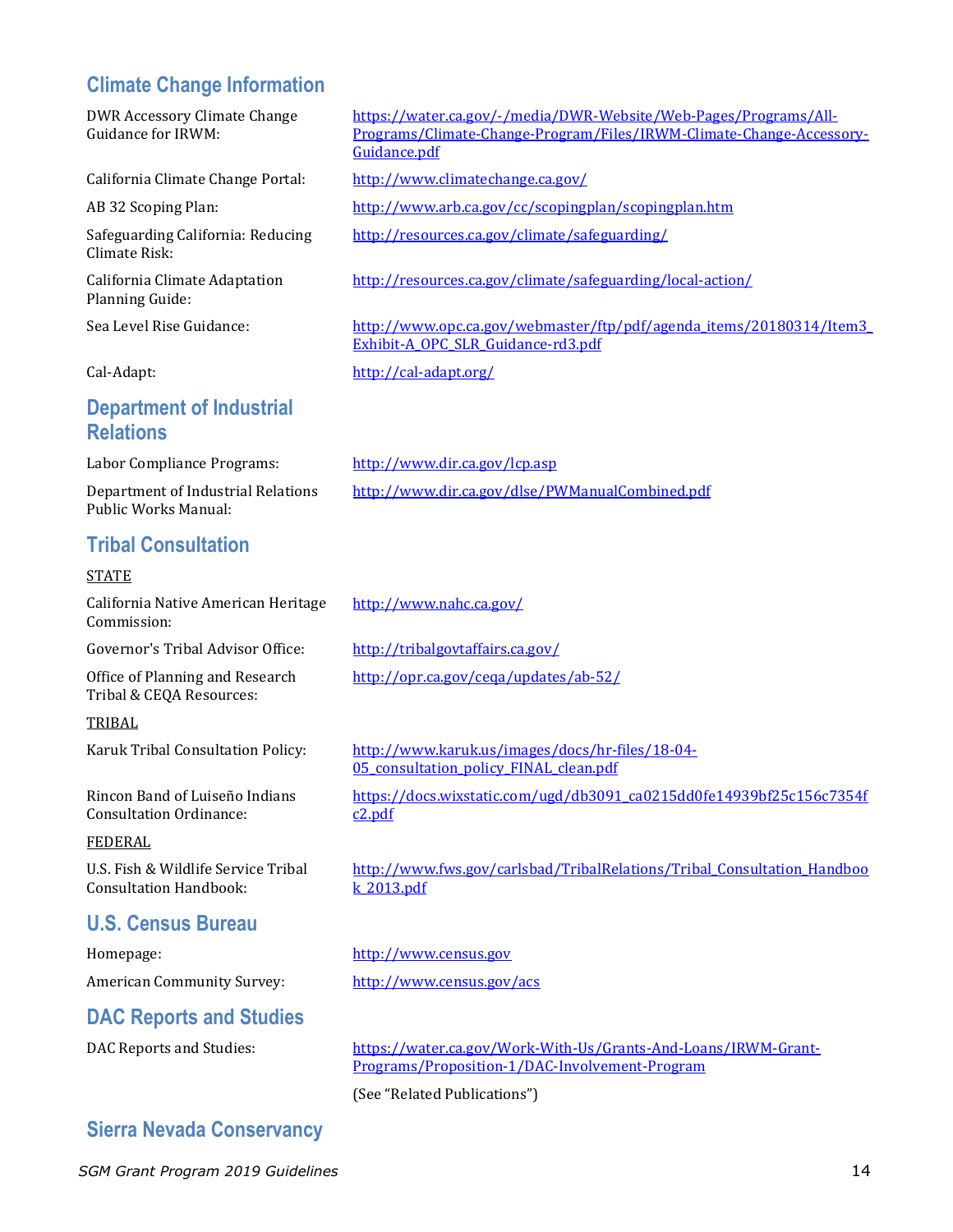# **APPENDIX B DEFINITIONS**

- <span id="page-15-0"></span>**Acquisition –** obtaining an interest in real property including easements, leases, water, water rights, or interest in water obtained for the purposes of instream flows and development rights.
- **Agricultural Water Supplier** a water supplier, either publicly or privately owned, provided water to 10,000 or more irrigated acres, excluding the acreage that received recycled water; also include a supplier or contractor for water regardless of the basis of right that distributes or sells water for ultimate resale to customers (Water Code § 10608.12(a)).
- **Applicant** the entity that is formally submitting a grant application. This is the same entity that would enter into an agreement with the State should the grant application be funded.
- **Application** the electronic submission to DWR that requests grant funding for a proposal that the applicant intends to implement.
- **Basin** a groundwater basin or subbasin identified and defined in Bulletin 118 or modified pursuant to Chapter 3 (commencing at §10722 of the Water Code).
- **Bulletin 118 –** means "California's Groundwater: Bulletin 118" updated in 2003, as it may be subsequently update or revised in accordance with Water Code § 12924.
- **California Native American Tribe** the term "state Indian tribes" (Water Code §79712(a)) means Indigenous Communities of California, which are on the contact list maintained by the Native American Heritage Commission, including those that are federally non-recognized and federally recognized, and those with allotment lands, regardless of whether they own those lands. Additionally, because some water bodies and Tribal boundaries cross State borders, this term may include Indigenous Communities in Oregon, Nevada, and Arizona that are impacted by water in California.
- **Component** multiple components can collectively makeup a single proposal/project to achieve the proposed objective. For example, a proposed planning proposal/project could include components to 1) install a monitoring well for identifying data gaps; 2) install weather stations in a stream for identifying data gaps; and 3) completing development of a GSP, including data results from the previous components.
- **Disadvantaged Area** refers to the collective group of severely disadvantaged communities, disadvantaged communities, and economically distressed areas.
- **Disadvantaged Community** a community with an annual median household income that is less than 80% of the Statewide annual median household income (Public Resources Code § 80002(e)).
- **Economically Distressed Area** a municipality with a population of 20,000 persons or less, a rural county, or a reasonably isolated and divisible segment of a larger municipality where the segment of the population is 20,000 persons or less, with an annual median household income that is less than 85% of the Statewide median household income, and with one or more of the following conditions as determined by the department: (1) financial hardship, (2) Unemployment rate at least 2% higher than the Statewide average, or (3) low population density. (Water Code §79702(k))
- **Federally Recognized Indian Tribes –** means a federally recognized Tribe is an American Indian or Alaska Native Tribal entity that is recognized as having a government-to-government relationship with the United States, with the responsibilities, powers, limitations, and obligations attached to that designation, and is eligible for funding and services from the Bureau of Indian Affairs (Bureau of Indian Affairs).

**Governing Body –** means the legislative body of a groundwater sustainability agency.

**Grantee –** a grant recipient.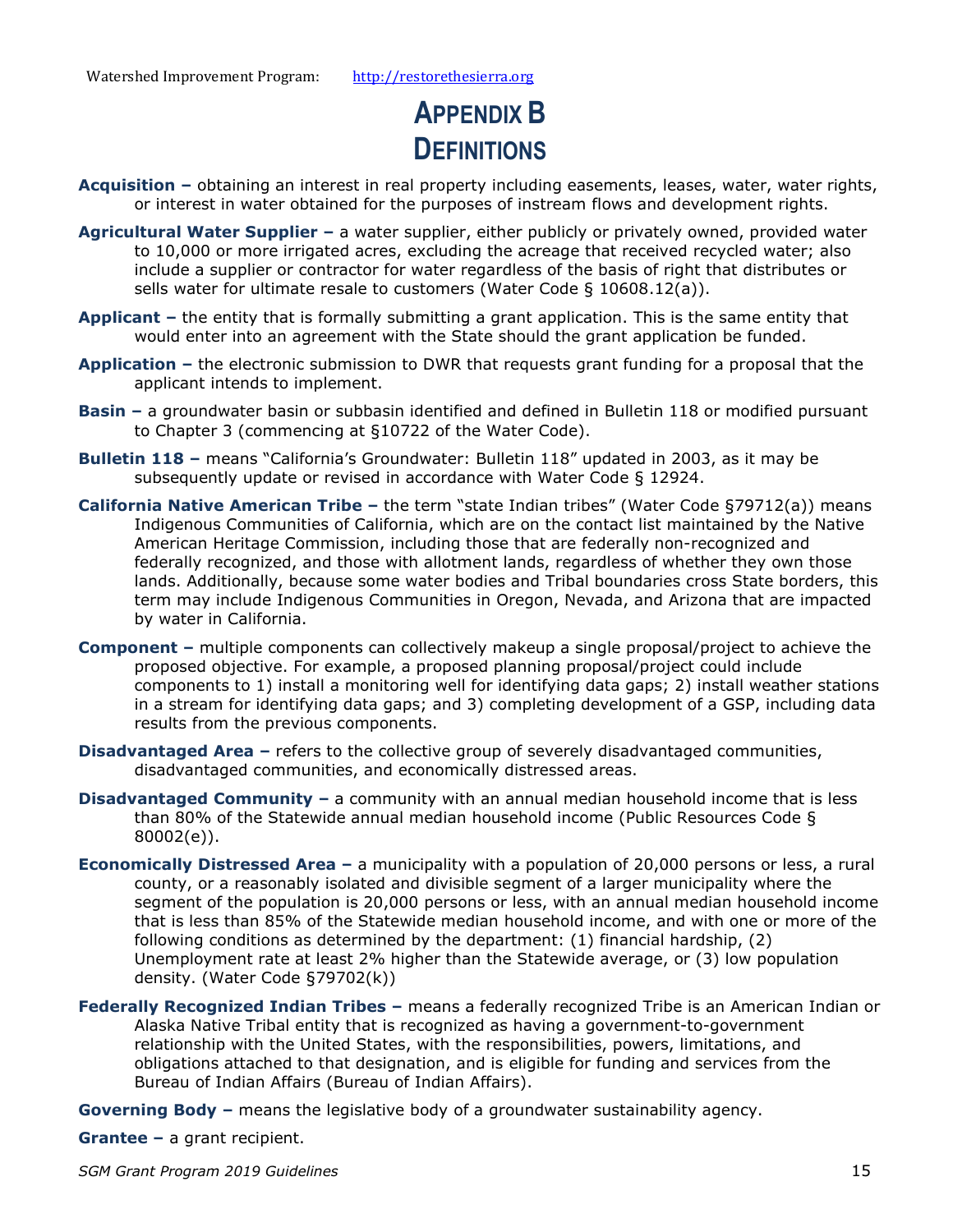- **Groundwater –** refers to water beneath the surface of the earth within the zone below the water table in which the soil is completely saturated with water but does not include water that flows in known and definite channels.
- **Groundwater Recharge –** the augmentation of groundwater, by natural or artificial means.
- **Groundwater Sustainability Agency –** means one or more local agencies that implement the provisions of this part. For purposes of imposing fees pursuant to Chapter 8 (commencing with §10730) or acting to enforce a groundwater sustainability plan, "groundwater sustainability agency" also means each local agency comprising the groundwater sustainability agency if the plan authorizes separate agency action (Water Code § 10721(j)).
- **Groundwater Sustainability Plan –** a plan of a groundwater sustainability agency proposed or adopted pursuant to this part (Water Code § 10721(j)).
- **In-Kind Contributions –** work performed by the Grantee that furthers the scope of the grant, the cost of which is considered local cost share in-lieu of actual funds from the Grantee.
- **Integrated Watershed Management –** A coordinated effort among agencies and organizations to manage watersheds or groundwater basins for sustainability.
- **Land Subsidence –** Land subsidence is a gradual settling or sudden sinking of the Earth's surface due to movement of earth materials. (*United States Geological Service Fact Sheet-165-00 December 2000*)
- **Local Cost Share –** non-State fund portion of cost share made available by the applicant to assist in financing a project which can include in-kind-services directly related to the scope of work presented in the grant proposal. Local cost share expenses must meet the definition of reimbursable cost listed below and be incurred after the local cost share eligibility date specified in the individual PSPs. Local cost share may also include expenses, including in-kind services, incurred by a State agency, if the expenses are not otherwise funded by State funds.
- **Mutual Water Company –** a private corporation or association organized for the purposes of delivering water to its stockholders and members at cost, including use of works for conserving, treating, and reclaiming water (Public Utilities Code §§ 2725-2729).
- **Nonprofit Organization –** any nonprofit corporation qualified to do business in California and qualified under § 501(c)(3) of the Internal Revenue Code. (Public Resources Code § 80002(j); Water Code § 79702(p))
- **Overdraft –** the condition of the groundwater basin or aquifer where the average annual amount of water extracted exceeds the average annual supply of water to a basin or aquifer.
- **Project and Proposal –** for purposes of the Guidelines and PSPs, these two terms are interchangeable and refers to all the supporting documentation submitted that details the Project and actions that are proposed for funding pursuant to an application for a grant. The application will describe a single proposal/project. However, each application can contain multiple components that collectively makeup a single proposal/project.
- **Proposition 1 –** "Water Quality, Supply, and Infrastructure Improvement Act of 2014" passed by California voters on November 4, 2014, and as set forth in Division 26.7 of the Water Code.
- **Proposition 68 –** "California Drought, Water, Parks, Climate, Coastal Protection, and Outdoor Access For All Act of 2018", and as set forth in Division 45 of the Public Resources Code.
- **Public Agency –** any State agency or department, special district, joint powers authority, city, county, city and county, or other political subdivision of the State (Water Code § 79702(s)).
- **Public Utility –** as defined in Public Utilities Code §216.
- **Recharge Area –** the area that supplies water to an aquifer in a groundwater basin.
- **Reimbursable Costs –** costs that may be repaid by State grant funds. Reimbursable costs must be incurred after the effective date listed for the specific solicitation in the PSP, and may include the reasonable costs of engineering, design, land and easement, legal fees, preparation of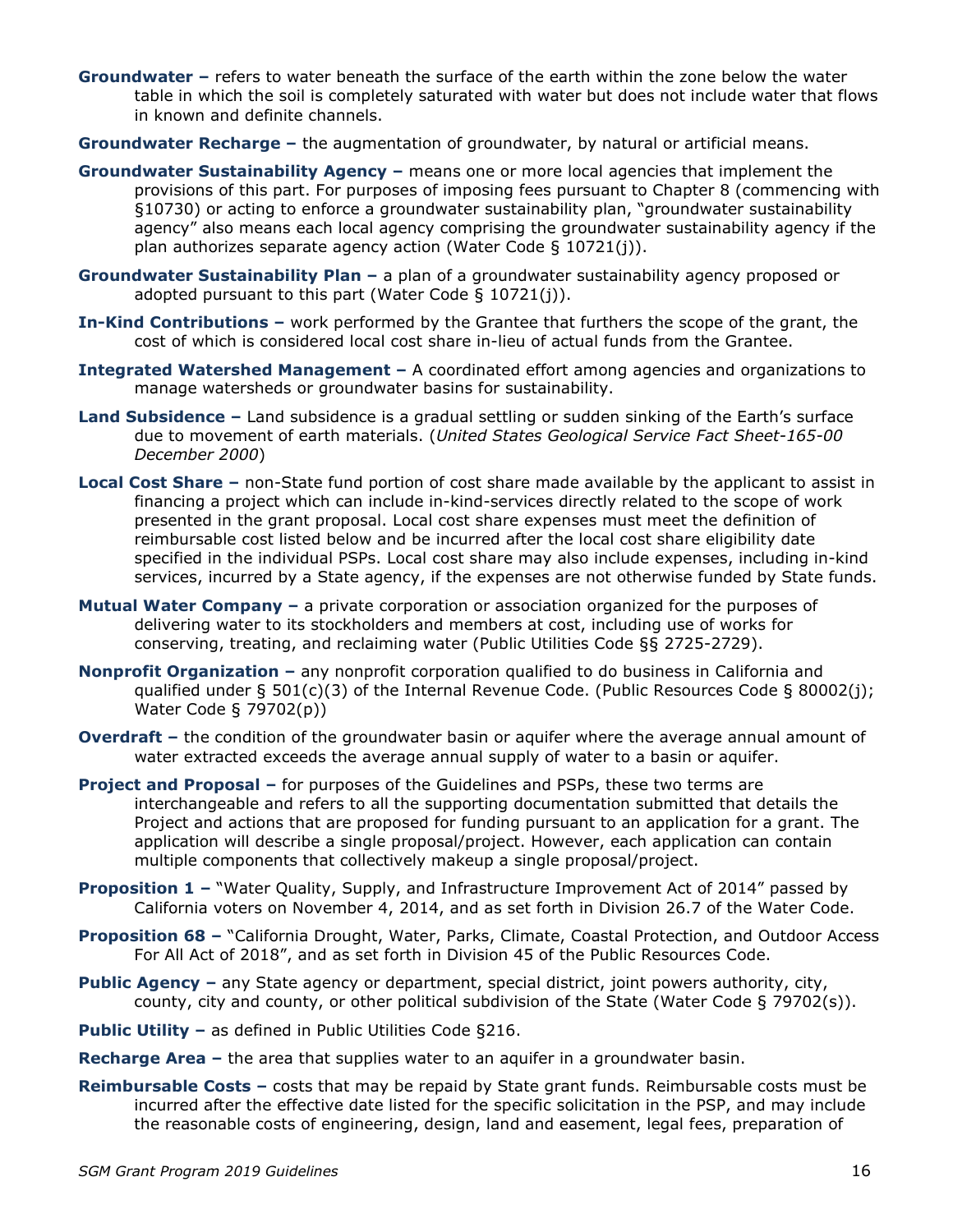environmental documentation, environmental mitigation, and project implementation including administrative costs and incidental costs directly related to the funded project.

Costs that are **not reimbursable** with grant funding include, but are not limited to:

- a. Costs for preparing and filing a grant application
- b. Costs associated with the formation of a GSA(s)
- c. Costs associated with training, tuition, conferences, workshops, and forum attendance
- d. Operation and maintenance costs, including post construction project performance and monitoring costs
- e. Purchase of equipment not an integral part of the project
- f. Establishing a reserve fund
- g. Purchase of water supplies
- h. Replacement of existing funding sources for ongoing programs
- i. Support of existing punitive regulatory agency requirements and/or mandates in response to negligent behavior
- j. Purchase of land in excess of the minimum required acreage necessary to operate as an integral part of the project, as set forth and detailed by engineering and feasibility studies or acquisition of land by eminent domain
- k. Overhead not directly related to project costs
- l. Meals, food items, or refreshments
- m. Costs associated with travel
- n. Indirect costs: "Indirect Costs" means those costs that are incurred for a common or joint purpose benefiting more than one cost objective and are not readily assignable to the funded project (i.e., costs that are not directly related to the funded project). "Indirect Costs" includes, but is not limited to, conferences, workshops, forums, training, and tuition.

**Reimbursement Methods –** Grantees can invoice DWR by one of two methods, which include Cost Share

Drawdown or Concurrent Drawdown, explained here:

- 1. Funding Share Drawdown: the standard method of reimbursement, in which the Grantee must report all required local cost share funds for a budget category before reimbursement will be processed for that budget category.
- 2. Concurrent Drawdown: Grantee can request reimbursement and report local cost share funds simultaneously at a pre-set ratio (i.e., X% reimbursement and Y% local cost share funds) for a budget category.
- **Scoring Criteria –** set of requirements used by DWR to evaluate a proposal for a given program or for funding.
- **Selection Panel –** group of DWR representatives at the supervisory or management level assembled to review and consider proposal evaluations and scores developed by the Technical Reviewers and to make initial funding recommendations. Other agencies, such as the SWRCB or Regional Water Quality Control Board, representatives at the supervisory or management level may also be invited to participate on the Selection Panel.
- **Severely Disadvantaged Community –** is a community with a median household income of less than 60% of the Statewide average. (Public Resources Code § 80002(n)).
- **Stormwater –** according to the SWRCB's SWRP Guidelines, stormwater is the temporary surface water runoff and drainage generated by immediately preceding storms.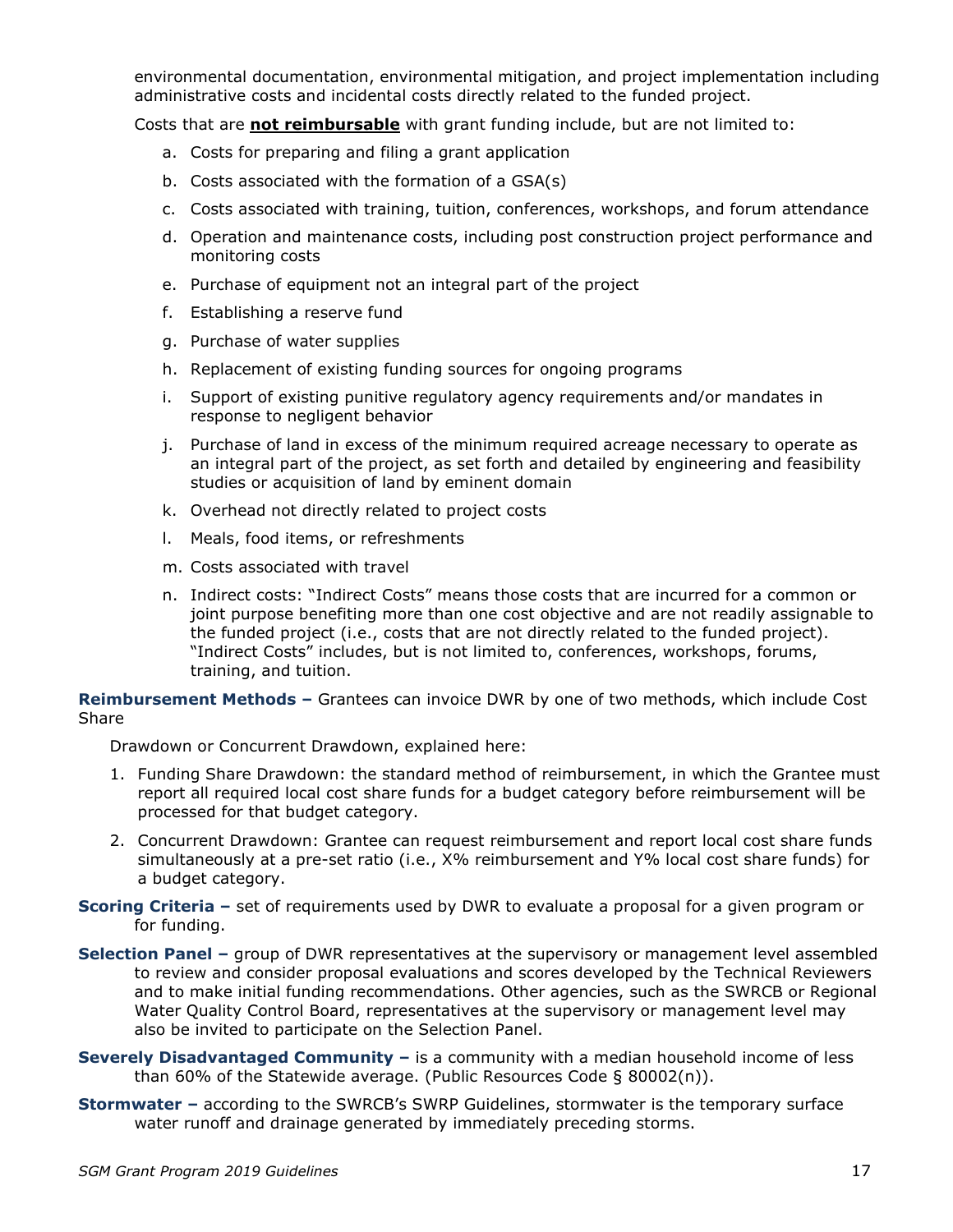- **Stormwater and Dry Weather Runoff Capture** according to the SWRCB's SWRP Guidelines, stormwater and dry weather runoff capture is defined as to intercept, store, manage, and use stormwater and dry weather runoff, thereby reducing the volume of runoff exiting a site.
- **Sustainable Groundwater Management –** the management and use of groundwater, in a manner that can be maintained during the planning and implementation horizon without causing undesirable results.
- **Technical Reviewers** a group of DWR representatives assembled to evaluate the technical competence of a proposed project and the feasibility of the project being successful if implemented. Other agencies, such as SWRCB or the regional water quality control boards, representatives may also be invited to participate as technical reviewers.
- **Undesirable Result** one or more of the following effects caused by groundwater conditions occurring throughout the basin (Water Code § 10721(w)):
	- 1. Chronic lowering of groundwater levels indicating a significant and unreasonable depletion of supply if continued over the planning and implementation horizon. Overdraft during a period of drought is not sufficient to establish a chronic lowering of groundwater levels if extractions and recharge are managed as necessary to ensure that reductions in groundwater levels or storage during a period of drought are offset by increases in groundwater levels or storage during other periods.
	- 2. Significant and unreasonable reduction of groundwater storage.
	- 3. Significant and unreasonable seawater intrusion.
	- 4. Significant and unreasonable degraded water quality, including the migration of contaminant plumes that impair water supplies.
	- 5. Significant and unreasonable land subsidence that substantially interferes with surface land uses.
	- 6. Depletions of interconnected surface water that have significant and unreasonable adverse impacts on beneficial uses of the surface water.
- **Urban Water Supplier** supplier, either publicly or privately owned, that provides water for municipal purposes, either directly or indirectly, to more than 3,000 customers or supplying more than 3,000 acre-feet of water annually (Water Code § 10617).
- <span id="page-18-0"></span>Water Quality – refers to the chemical, physical, biological, and radiological characteristics of water. It is a measure of the condition of water relative to the requirements of one or more biotic species and/or any human need or purpose. Temperature, turbidity, pH, dissolved oxygen, flow levels, and/or depth to groundwater alone or combined does not constitute water quality monitoring for CEDEN and/or GAMA. Certain physical and chemical properties of water quality monitoring may not require a monitoring plan.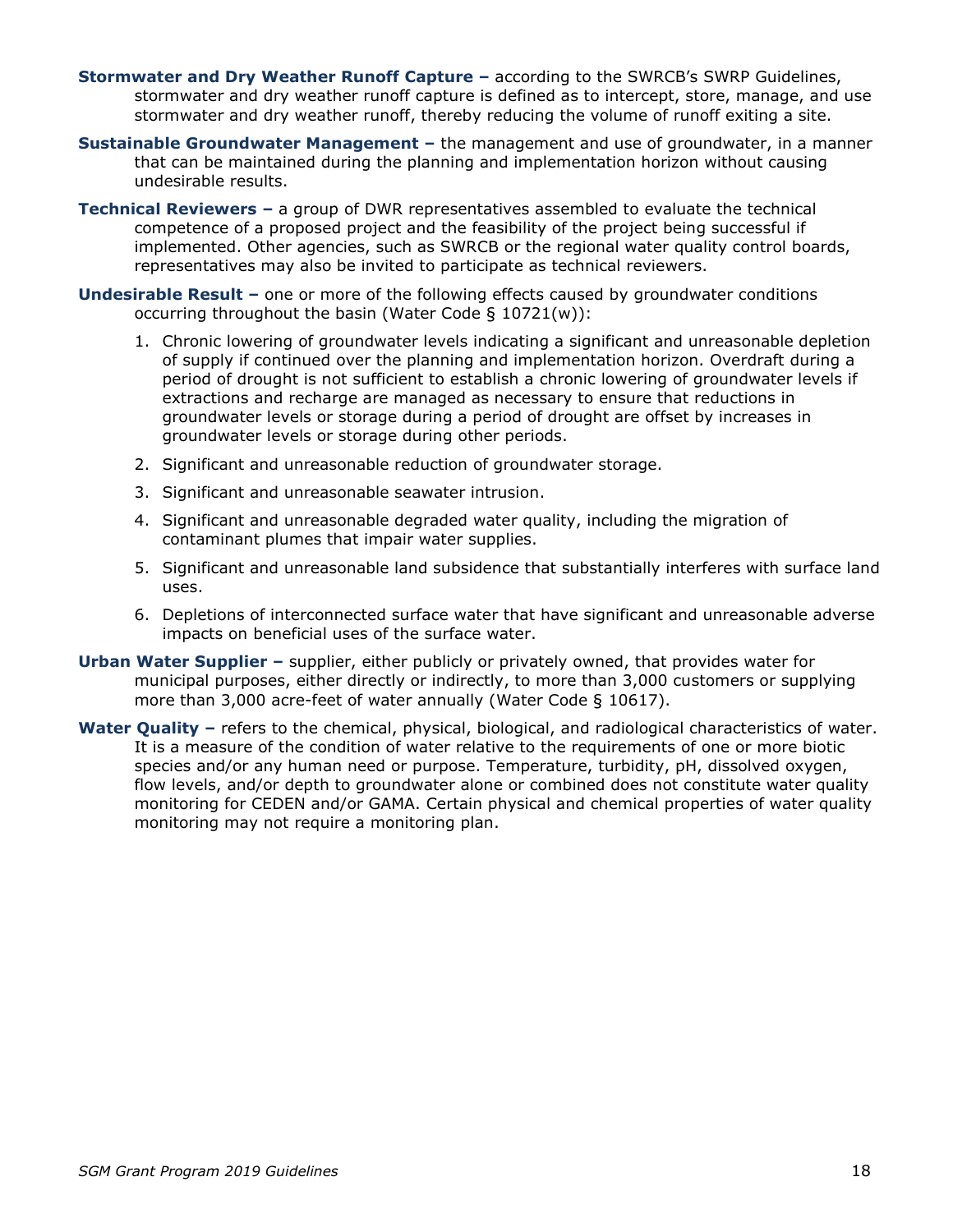# **APPENDIX C NATIVE AMERICAN TRIBE NOTIFICATION**

<span id="page-19-0"></span>Public Resources Code § 21080.3.1 requires the CEQA lead agency to consider project effects on Tribal cultural resources and to conduct consultation with California Native American Tribes. DWR recommends using the Office of Planning and Research's (OPR) procedures for Tribal consultation for General Plans and Specific Plans as guidance to meeting the Native American Tribe Notification requirement. The notification processes a lead agency uses may include the following steps:

- $\div$  Determine if the proposed project is a project under CEQA.
- $\div$  If the project will use a negative declaration or an Environmental Impact Report to comply with CEQA and the CEQA document was not adopted by March 1, 2009, Tribal notification is required prior to adoption of the CEQA document.
- $\div$  To determine which Tribes may have traditional lands located within the project area, send a request to the Native American Heritage Commission (NAHC) using the NAHC request form which can be found at the following link: [http://nahc.ca.gov/resources/forms/.](http://nahc.ca.gov/resources/forms/) Expect a reply within 30 days.
- Once Tribal information from NAHC is received, notify Tribes of the project nature and project location.
- $\div$  Allow Tribes 90 days to reply to the notification.
- $\div$  Solicit input from Tribes that respond to the notification.
- Consider Tribal input to the project prior to adoption of a Negative Declaration or Environmental Impact Report.

The above notification process follows OPR's procedures for Tribal consultation for General Plans and Specific Plans. Further information on Tribal consultation can be found at the following link: <http://www.opr.ca.gov/ceqa/updates/ab-52/>

Contact information for the NAHC is as follows:

Tribal Advisor Office of Governor Gavin Newsom Executive Secretary, Native American Heritage Commission 1550 Harbor Blvd. Suite 100 West Sacramento, California 95691 (916) 373-3710 (916) 373-5471 [nahc@nahc.ca.gov](https://mail.ces.ca.gov/owa/redir.aspx?C=ZuCemDZq4EmcgnlBX8lnJOENTa0ySNEIGS6x7YPBmRoYerOVdVyJzd7UZmXD-Wt61Z-it5njelU.&URL=mailto%3anahc%40nahc.ca.gov) <http://nahc.ca.gov/>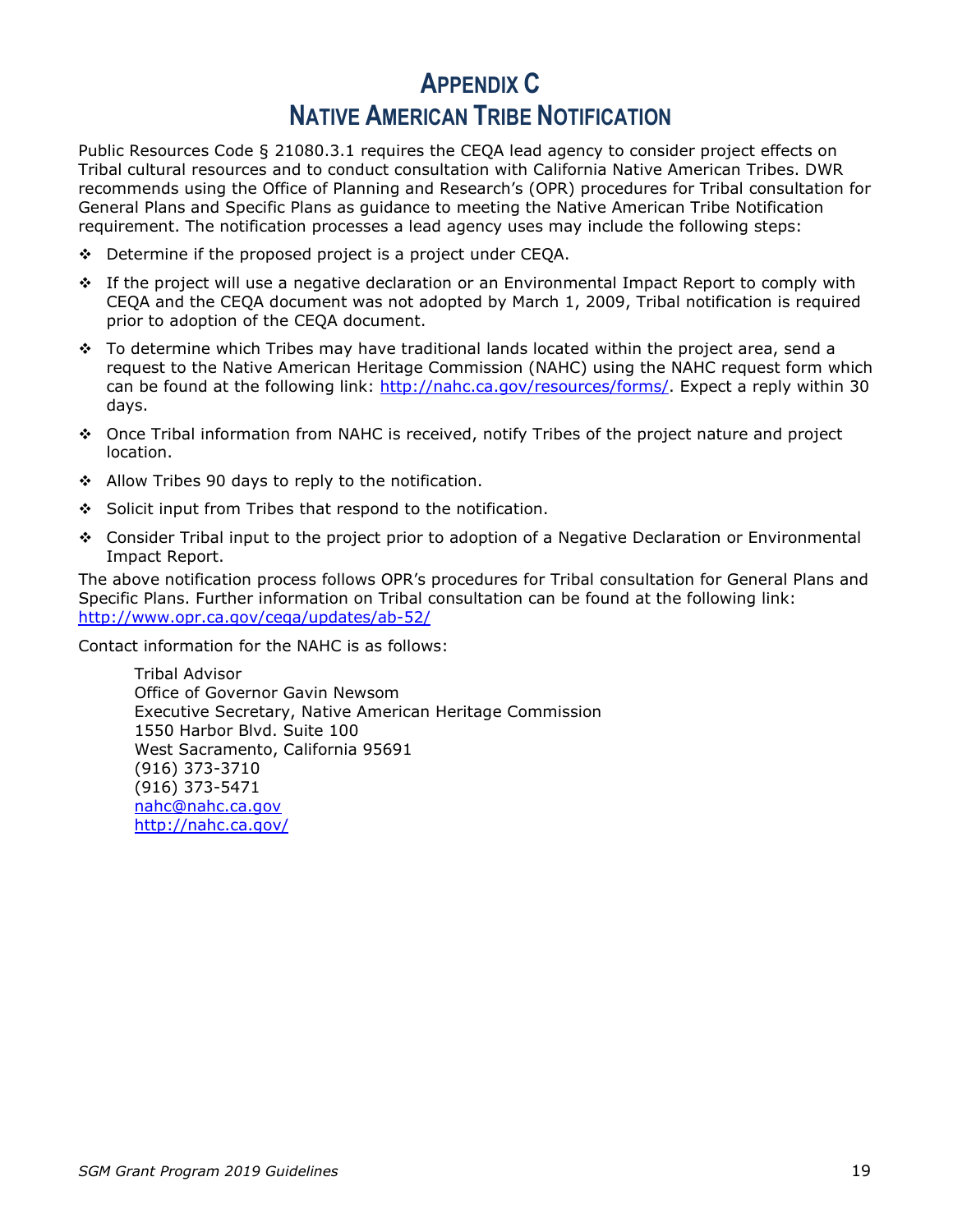# **APPENDIX D**

# <span id="page-20-0"></span>**DISADVANTAGED COMMUNITIES, ECONOMICALLY DISTRESSED AREAS, AND SEVERELY DISADVANTAGED COMMUNITIES**

The American Community Survey (ACS) of the U.S. Census provides a dataset than can be used as a source to estimate a community's median household income (MHI). The most recent and most comprehensive data available is for the 5-year period of 2013–2017. The ACS data gives estimates of MHI for different census geographies, such as for states, counties, census places (incorporated cities and unincorporated towns), census tracts, and census block groups. Using the ACS data for the years 2012-2016, 80% of the Statewide MHI is \$51,026. For additional information on the ACS at the link listed in Appendix A.

DWR has developed a tool which utilizes the most current ACS data to show the location and boundaries of DACs and SDACs in the State, at the census place, tract, and block group level. The tool allows users to view different geographies or combinations of geographies, using different base maps and to zoom in to various scales. The DAC tool can be found at the following link: [https://water.ca.gov/Work-With-Us/Grants-And-Loans/mapping-tools.](https://water.ca.gov/Work-With-Us/Grants-And-Loans/mapping-tools) For individuals with Geographic Information System (GIS) capabilities, also provided at this link are GIS files representing the ACS data (and DAC status) for the three census geographies.

DWR will update the MHI values and the DAC tool as updated ACS data sets become available. Therefore, potential applicants should check the DAC website prior to submitting a grant application to verify that current information is being used.

The applicant may use ACS data at the census place, census tract, or census block group geography levels to show whether a project serves a DAC, based on what geography is the most representative for that community. For DACs, the allowable alternative geographies are, respectively:

| Alternative Geography                                                                                                                                                                | <b>DAC</b> |
|--------------------------------------------------------------------------------------------------------------------------------------------------------------------------------------|------------|
| The project serves an area that is contained within a census place for which<br>the MHI is less than                                                                                 |            |
| The project serves an area that is contained within one or more census<br>tracts and the MHI of each census tract is less than                                                       |            |
| The project serves an area that is inscribed within one or more census block<br>groups and the MHI of each block group is less than                                                  |            |
| The project serves an area that is inscribed in one or more census tracts or<br>block groups and some (but not all) of the census tracts or block groups<br>have an MHI of less than |            |

If a project serves a DAC or SDAC and is divided among several contiguous census tracts or block groups, and some of the project area tracts or block groups do not meet the DAC or SDAC criterion, the project will be considered a DAC project for the purpose of waiving cost share requirements in proportion to the population served that meets the DAC criterion. For some projects, it may be more appropriate to use the project cost or area served as the basis for proportioning the project into DAC/non-DAC or SDAC/non-SDAC segments, for instance, when there are differences in population density or in project costs to serve different segments of the project population. Similar rationales will be used for evaluating whether a project serves a SDAC for the purposes of ensure that at least 10% of the SGM Grant Program funding is made available to projects that serve SDACs (See Section II.A).

In cases where the ACS 5-year survey data do not support a community as a DAC or SDAC, DWR will consider use of other data that show the community is a DAC. For instance, use of third party survey data that supports the population served by the project has an MHI of less than DAC or SDAC MHI. In these instances, please contact DWR for a determination of how alternate data may be used to determine whether a community is a DAC.

*SGM Grant Program 2019 Guidelines* 20 The EDA definition attempts to capture disadvantaged communities that have a state median household income between 80 and 85 percent of the statewide annual MHI. While EDA definition is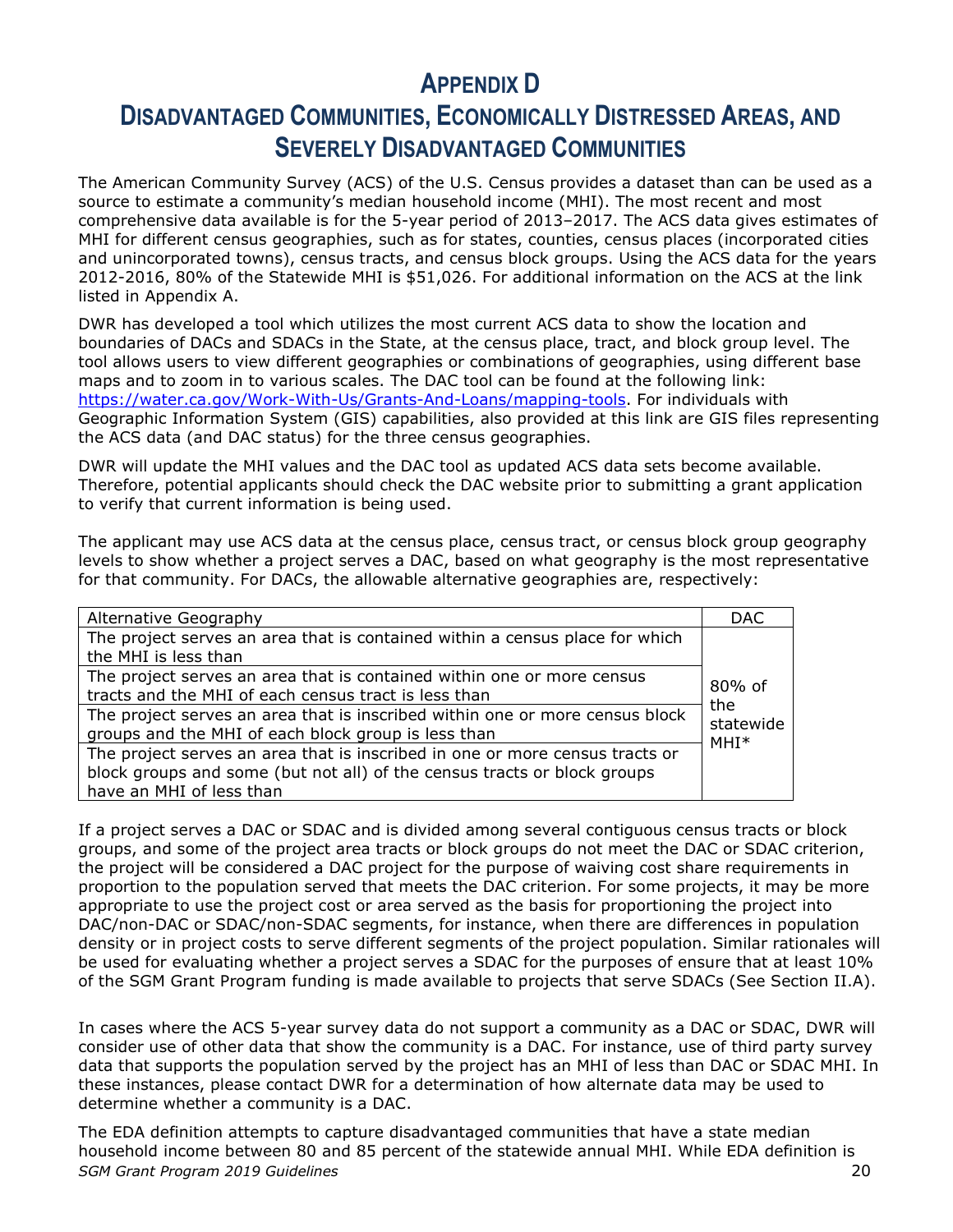similar to the DAC definition in utilizing state MHI as a determining factor, the EDA definition also includes other factors such as financial hardship, unemployment and population density.

DWR has developed the EDA Instructions and Mapping Tool to assist potential applicants in determining whether the project is in or benefits an EDA. The Instructions that provide guidance on defining the relevant terms contained in the EDA definition and the current comprehensive data available for evaluating those terms; the Mapping Tool provides a user-friendly means to assess whether the area in question is an EDA.

The EDA Mapping Tool presents the different levels of geography, which include counties, census places (incorporated cities and unincorporated towns), census tracts, and census block groups and can be found at the following link: [https://water.ca.gov/Work-With-Us/Grants-And-Loans/mapping](https://water.ca.gov/Work-With-Us/Grants-And-Loans/mapping-tools)[tools](https://water.ca.gov/Work-With-Us/Grants-And-Loans/mapping-tools)

The applicant may use the data at the different geography levels to show whether a project serves an EDA, based on what geography is the most representative for the project location/benefit area. For individuals with GIS capabilities also provided at the above-referenced link are GIS files representing the data and EDA status for the provided geographies.

In cases where the outlined data does not adequately portray the project benefit area (such as census geography and the project area do not match), DWR will consider use of other data that shows the appropriate criteria of an EDA. For example, income survey data may be used to support the MHI of the project benefit area. In these instances, please contact DWR for a determination of how alternate data may be used to demonstrate whether a project benefit area is an EDA.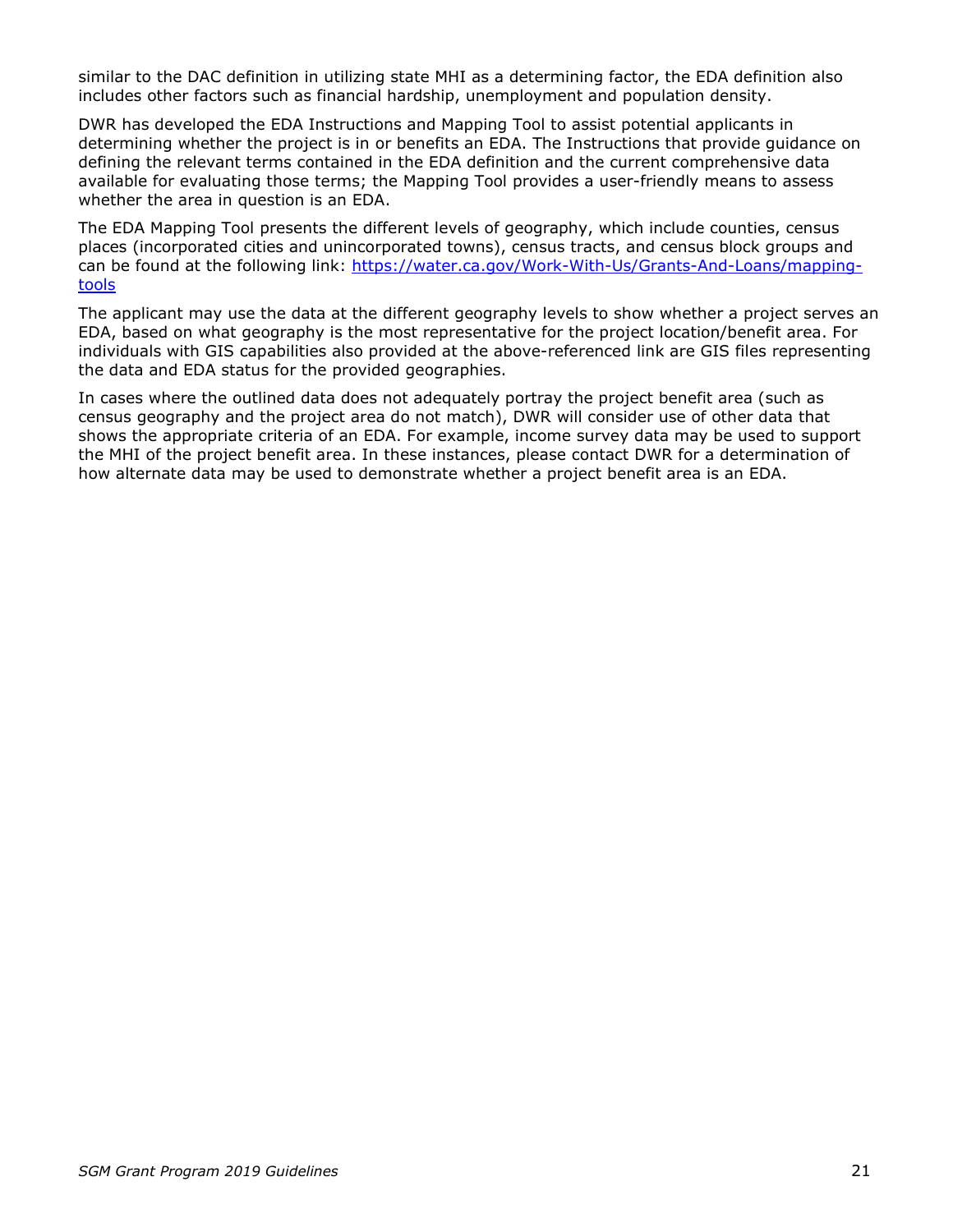*This page is left blank intentionally.*